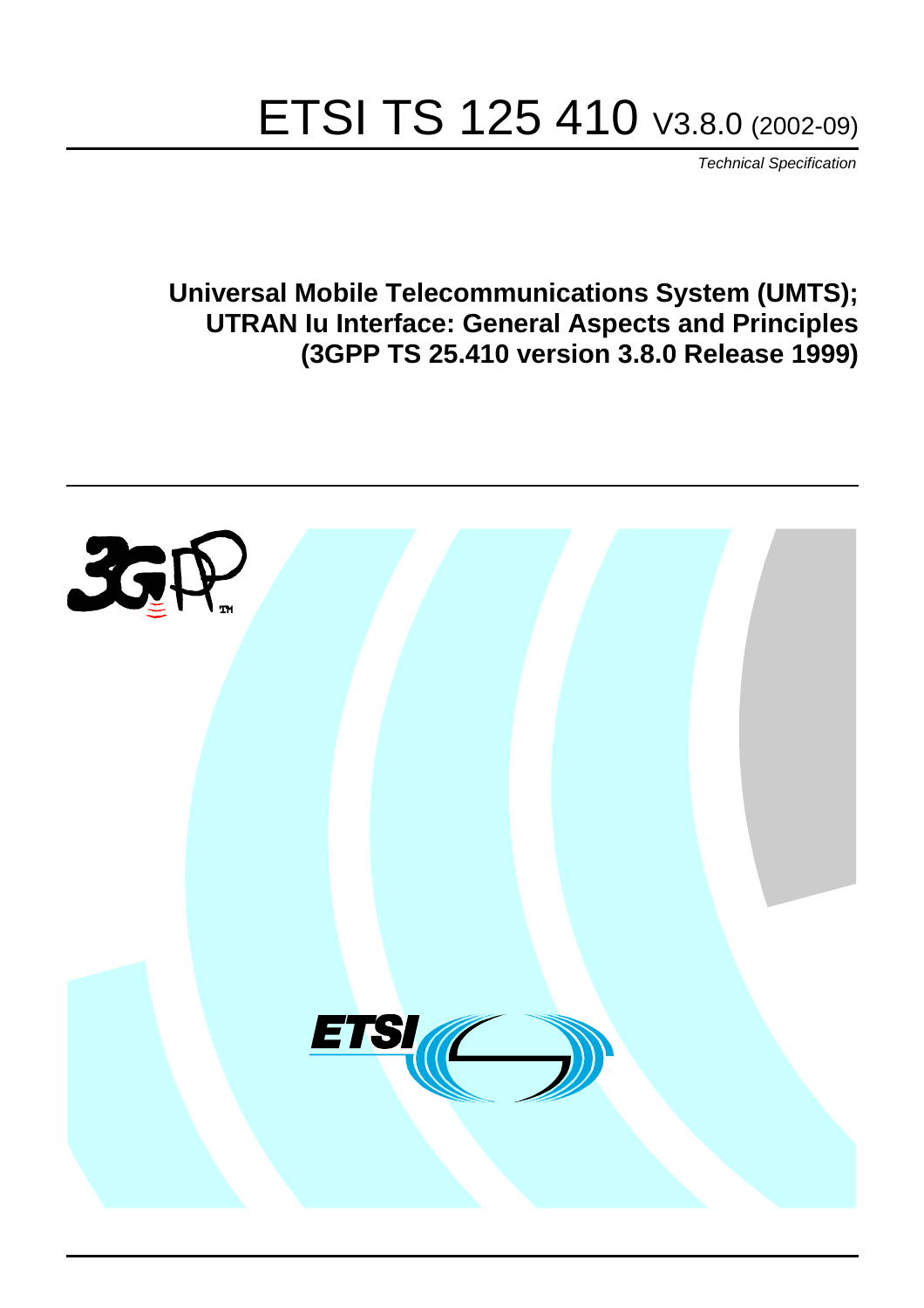Reference RTS/TSGR-0325410v380

> Keywords UMTS

#### **ETSI**

#### 650 Route des Lucioles F-06921 Sophia Antipolis Cedex - FRANCE

Tel.: +33 4 92 94 42 00 Fax: +33 4 93 65 47 16

Siret N° 348 623 562 00017 - NAF 742 C Association à but non lucratif enregistrée à la Sous-Préfecture de Grasse (06) N° 7803/88

#### **Important notice**

Individual copies of the present document can be downloaded from: [http://www.etsi.org](http://www.etsi.org/)

The present document may be made available in more than one electronic version or in print. In any case of existing or perceived difference in contents between such versions, the reference version is the Portable Document Format (PDF). In case of dispute, the reference shall be the printing on ETSI printers of the PDF version kept on a specific network drive within ETSI Secretariat.

Users of the present document should be aware that the document may be subject to revision or change of status. Information on the current status of this and other ETSI documents is available at <http://portal.etsi.org/tb/status/status.asp>

> If you find errors in the present document, send your comment to: [editor@etsi.fr](mailto:editor@etsi.fr)

#### **Copyright Notification**

No part may be reproduced except as authorized by written permission. The copyright and the foregoing restriction extend to reproduction in all media.

> © European Telecommunications Standards Institute 2002. All rights reserved.

**DECT**TM, **PLUGTESTS**TM and **UMTS**TM are Trade Marks of ETSI registered for the benefit of its Members. **TIPHON**TM and the **TIPHON logo** are Trade Marks currently being registered by ETSI for the benefit of its Members. **3GPP**TM is a Trade Mark of ETSI registered for the benefit of its Members and of the 3GPP Organizational Partners.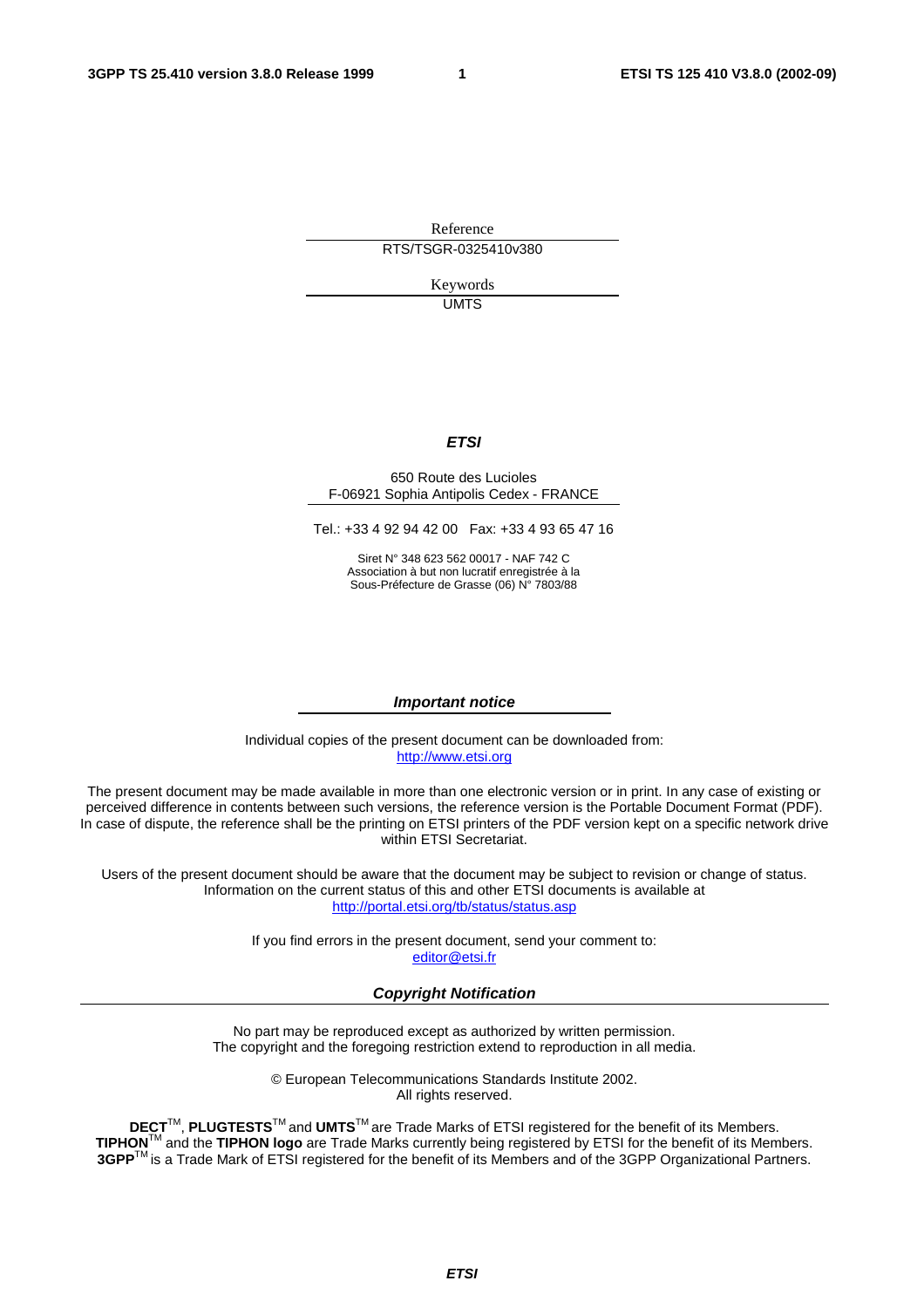# Intellectual Property Rights

IPRs essential or potentially essential to the present document may have been declared to ETSI. The information pertaining to these essential IPRs, if any, is publicly available for **ETSI members and non-members**, and can be found in ETSI SR 000 314: *"Intellectual Property Rights (IPRs); Essential, or potentially Essential, IPRs notified to ETSI in respect of ETSI standards"*, which is available from the ETSI Secretariat. Latest updates are available on the ETSI Web server (<http://webapp.etsi.org/IPR/home.asp>).

Pursuant to the ETSI IPR Policy, no investigation, including IPR searches, has been carried out by ETSI. No guarantee can be given as to the existence of other IPRs not referenced in ETSI SR 000 314 (or the updates on the ETSI Web server) which are, or may be, or may become, essential to the present document.

# Foreword

This Technical Specification (TS) has been produced by ETSI 3rd Generation Partnership Project (3GPP).

The present document may refer to technical specifications or reports using their 3GPP identities, UMTS identities or GSM identities. These should be interpreted as being references to the corresponding ETSI deliverables.

The cross reference between GSM, UMTS, 3GPP and ETSI identities can be found under [www.etsi.org/key](http://www.etsi.org/key) .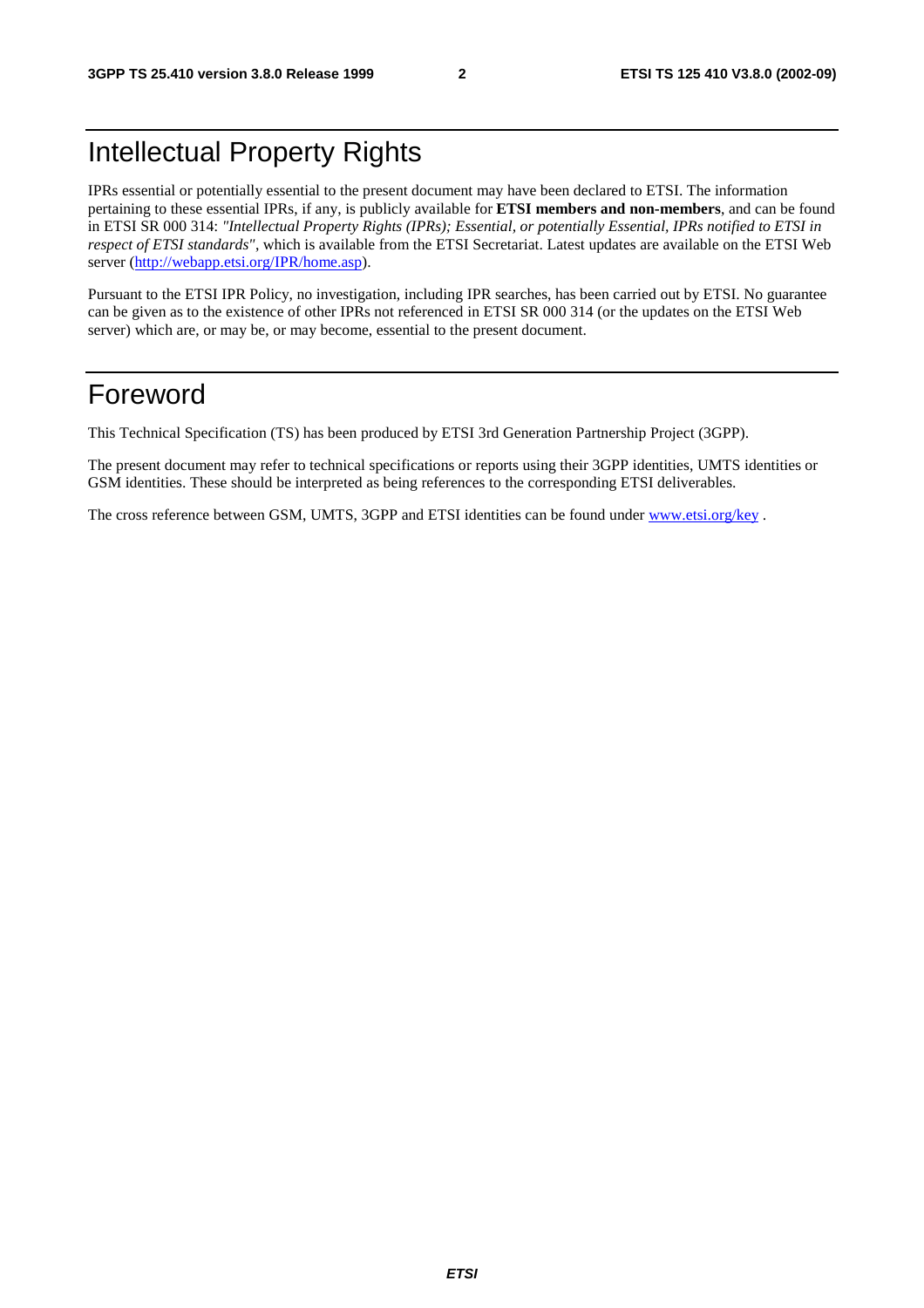$\mathbf{3}$ 

# Contents

| 1                      |  |  |  |  |  |
|------------------------|--|--|--|--|--|
| 2                      |  |  |  |  |  |
| 3                      |  |  |  |  |  |
| 3.1<br>3.2             |  |  |  |  |  |
| 3.3                    |  |  |  |  |  |
| 4                      |  |  |  |  |  |
| 4.1                    |  |  |  |  |  |
| 4.1.1                  |  |  |  |  |  |
| 4.1.2                  |  |  |  |  |  |
| 4.2                    |  |  |  |  |  |
| 4.3                    |  |  |  |  |  |
| 4.4                    |  |  |  |  |  |
| 4.5                    |  |  |  |  |  |
| 4.5.1                  |  |  |  |  |  |
| 4.5.1.1                |  |  |  |  |  |
| 4.5.1.1.1<br>4.5.1.1.2 |  |  |  |  |  |
| 4.5.1.1.3              |  |  |  |  |  |
| 4.5.1.1.4              |  |  |  |  |  |
| 4.5.1.2                |  |  |  |  |  |
| 4.5.2                  |  |  |  |  |  |
| 4.5.2.1                |  |  |  |  |  |
| 4.5.2.2                |  |  |  |  |  |
| 4.5.3                  |  |  |  |  |  |
| 5                      |  |  |  |  |  |
| 5.1                    |  |  |  |  |  |
| 5.2                    |  |  |  |  |  |
| 5.2.1                  |  |  |  |  |  |
| 5.2.2                  |  |  |  |  |  |
| 5.2.3                  |  |  |  |  |  |
| 5.2.4                  |  |  |  |  |  |
| 5.3                    |  |  |  |  |  |
| 5.3.1                  |  |  |  |  |  |
| 5.3.2                  |  |  |  |  |  |
| 5.4                    |  |  |  |  |  |
| 5.4.1                  |  |  |  |  |  |
| 5.4.2                  |  |  |  |  |  |
| 5.4.3                  |  |  |  |  |  |
| 5.4.4                  |  |  |  |  |  |
| 5.4.5                  |  |  |  |  |  |
| 5.4.6<br>5.4.7         |  |  |  |  |  |
| 5.5                    |  |  |  |  |  |
| 5.5.1                  |  |  |  |  |  |
| 5.5.2                  |  |  |  |  |  |
| 5.6                    |  |  |  |  |  |
| 5.6.1                  |  |  |  |  |  |
| 5.6.2                  |  |  |  |  |  |
| 5.6.2.1                |  |  |  |  |  |
|                        |  |  |  |  |  |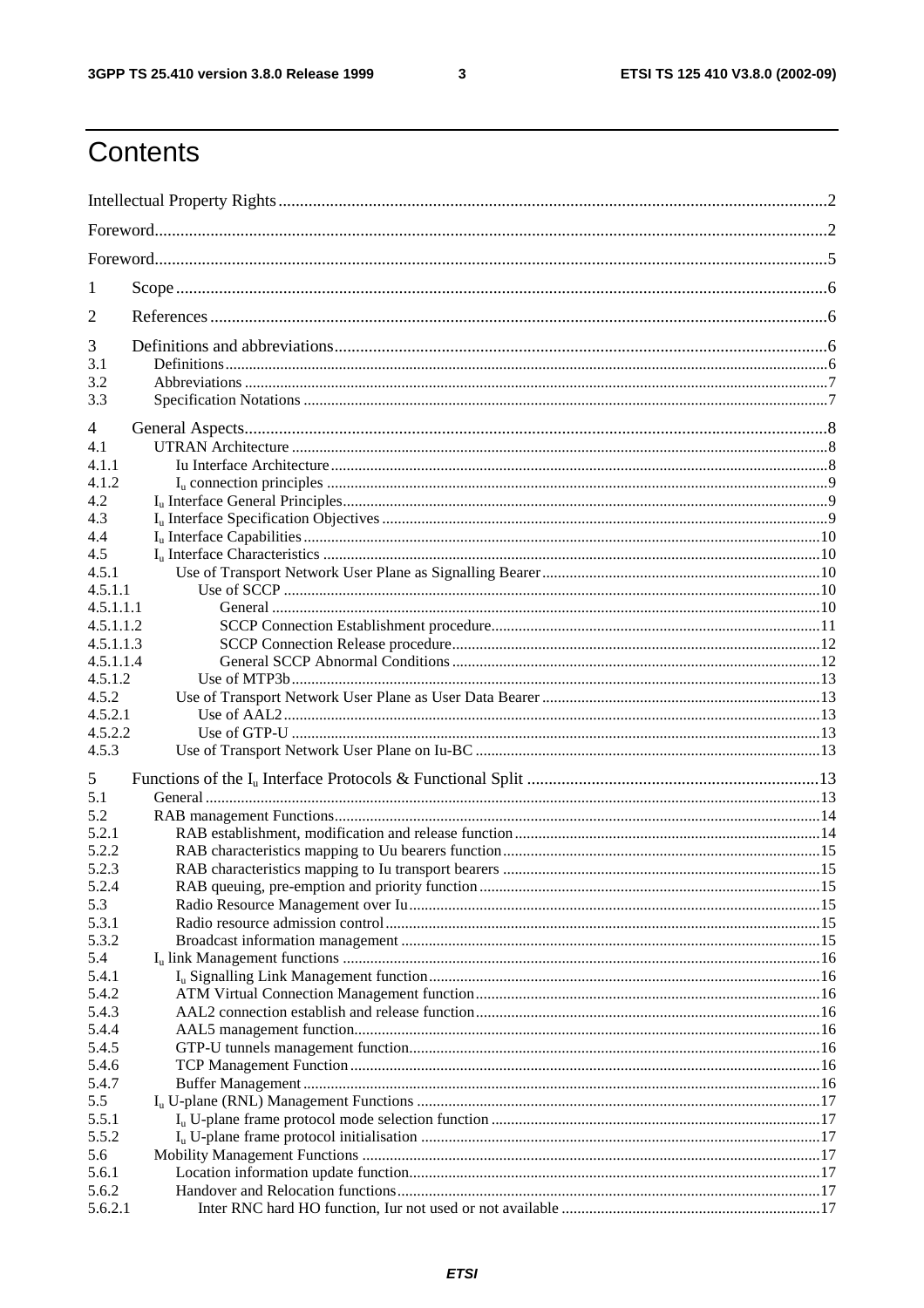#### $\overline{\mathbf{4}}$

| 5.6.2.2 |                               |  |  |  |
|---------|-------------------------------|--|--|--|
| 5.6.2.3 |                               |  |  |  |
| 5.6.2A  |                               |  |  |  |
| 5.6.3   |                               |  |  |  |
| 5.7     |                               |  |  |  |
| 5.7.1   |                               |  |  |  |
| 5.7.1.1 |                               |  |  |  |
| 5.7.1.2 |                               |  |  |  |
| 5.7.2   |                               |  |  |  |
| 5.7.2.1 |                               |  |  |  |
| 5.7.2.2 |                               |  |  |  |
| 5.8     |                               |  |  |  |
| 5.8.1   |                               |  |  |  |
| 5.8.2   |                               |  |  |  |
| 5.8.3   |                               |  |  |  |
| 5.8.4   |                               |  |  |  |
| 5.9     |                               |  |  |  |
| 5.9.1   |                               |  |  |  |
| 6       |                               |  |  |  |
| 6.1     |                               |  |  |  |
| 6.2     |                               |  |  |  |
| 6.3     |                               |  |  |  |
| 6.4     |                               |  |  |  |
| 7       |                               |  |  |  |
| 7.1     |                               |  |  |  |
| 7.2     |                               |  |  |  |
| 7.3     |                               |  |  |  |
| 7.4     |                               |  |  |  |
| 7.5     |                               |  |  |  |
| 7.6     |                               |  |  |  |
| 7.7     |                               |  |  |  |
|         | <b>Annex A (informative):</b> |  |  |  |
|         |                               |  |  |  |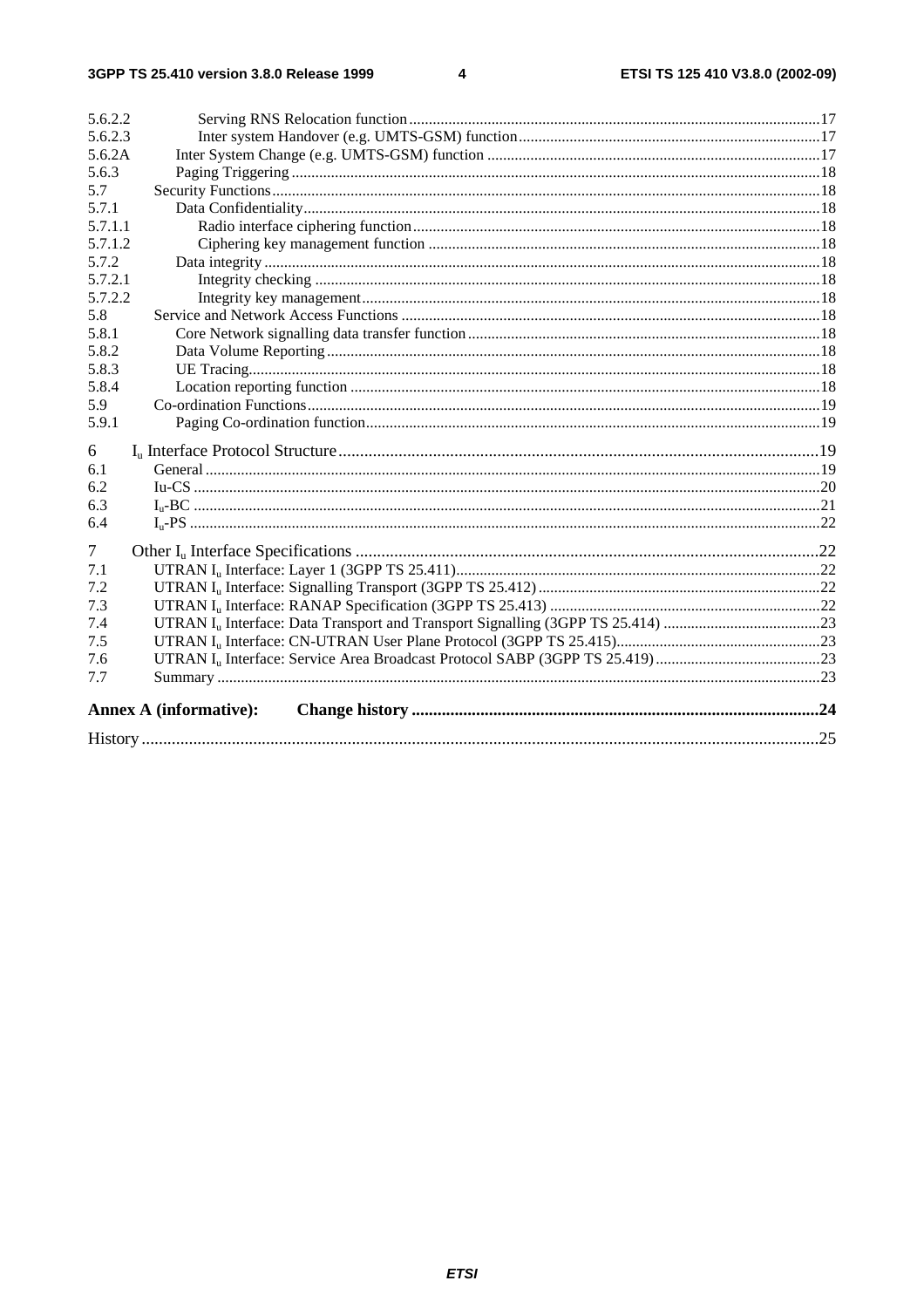# Foreword

This Technical Specification (TS) has been produced by the 3<sup>rd</sup> Generation Partnership Project (3GPP).

The contents of the present document are subject to continuing work within the TSG and may change following formal TSG approval. Should the TSG modify the contents of the present document, it will be re-released by the TSG with an identifying change of release date and an increase in version number as follows:

Version x.y.z

where:

- x the first digit:
	- 1 presented to TSG for information;
	- 2 presented to TSG for approval;
	- 3 or greater indicates TSG approved document under change control.
- y the second digit is incremented for all changes of substance, i.e. technical enhancements, corrections, updates, etc.
- z the third digit is incremented when editorial only changes have been incorporated in the document.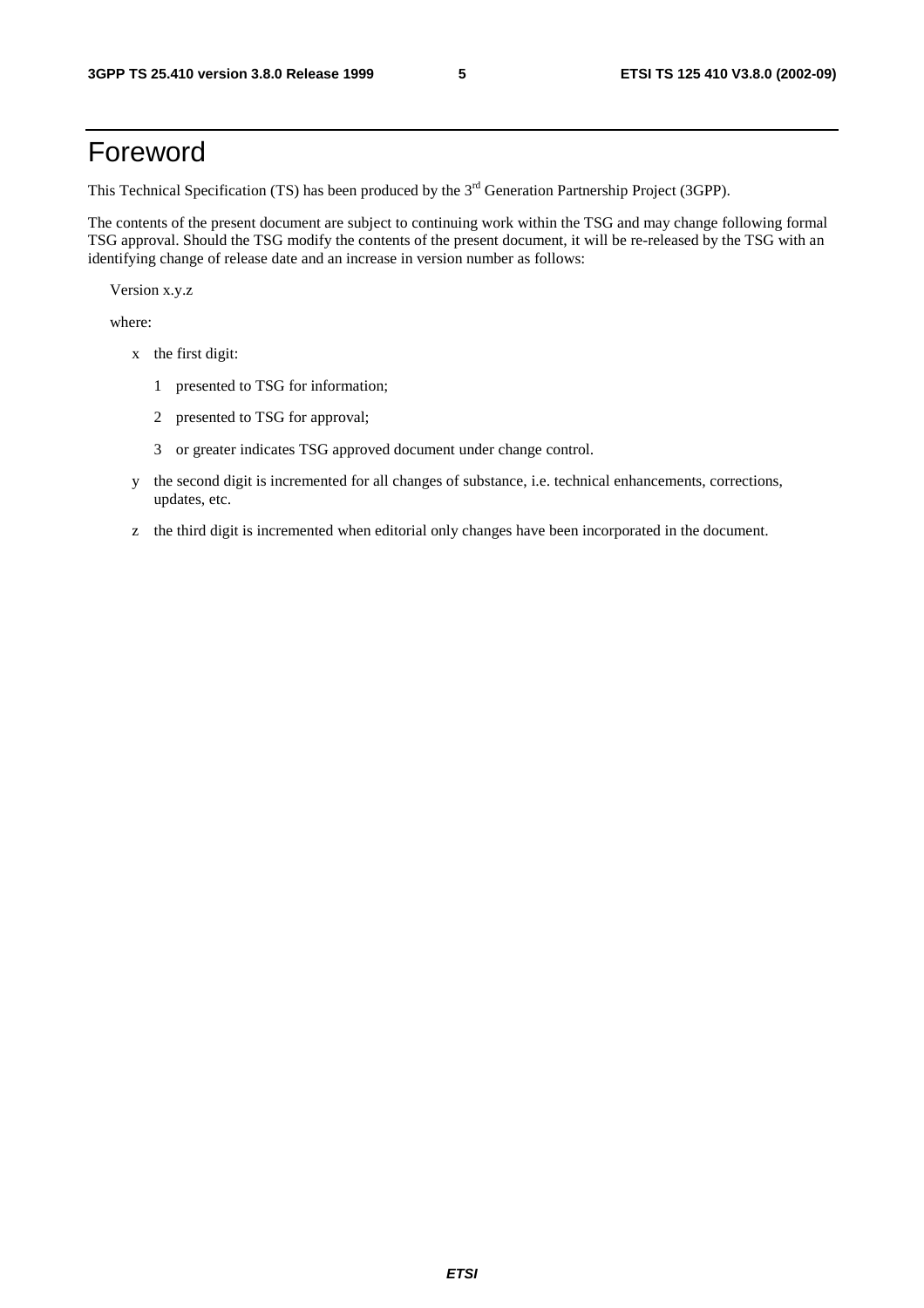### 1 Scope

The present document is an introduction to the 3GPP TS 25.41x series of Technical Specifications that define the Iu interface for the interconnection of Radio Network Controller (RNC) component of the UMTS Terrestrial Radio Access Network (UTRAN) to the Core Network of the UMTS system.

# 2 References

The following documents contain provisions which, through reference in this text, constitute provisions of the present document.

- References are either specific (identified by date of publication, edition number, version number, etc.) or non-specific.
- For a specific reference, subsequent revisions do not apply.
- For a non-specific reference, the latest version applies. In the case of a reference to a 3GPP document (including a GSM document), a non-specific reference implicitly refers to the latest version of that document *in the same Release as the present document*.
- [1] 3GPP TS 25.401: "UTRAN Overall Description".
- [2] 3GPP TR 23.930: "Iu Principles".
- [3] 3GPP TS 23.110: "UMTS Access Stratum Services and Functions".
- [4] 3GPP TS 25.411: "UTRAN Iu Interface Layer 1".
- [5] 3GPP TS 25.412: "UTRAN Iu Interface Signalling Transport".
- [6] 3GPP TS 25.413: "UTRAN Iu Interface RANAP Signalling".
- [7] 3GPP TS 25.414: "UTRAN Iu Interface Data Transport and Transport Signalling".
- [8] 3GPP TS 25.415: "UTRAN Iu Interface User Plane Protocols".
- [9] ITU-T Recommendation Q.711 (07/1996): "Functional description of the signalling connection control part".
- [10] ITU-T Recommendation Q.712 (07/1996): "Definition and function of signalling connection control part messages".
- [11] ITU-T Recommendation Q.713 (07/1996): "Signalling connection control part formats and codes".
- [12] ITU-T Recommendation Q.714 (07/1996): "Signalling connection control part procedures".
- [13] 3GPP TS 23.003: "Numbering, Addressing and Identification".
- [14] 3GPP TS 25.419: "UTRAN Iu Interface: Service Area Broadcast Protocol SABP".
- [15] ITU-T Recommendation Q.2630.1: "AAL type 2 signalling protocol (Capability Set 1)".

# 3 Definitions and abbreviations

### 3.1 Definitions

For the purposes of the present document, the terms and definitions given in [1] apply.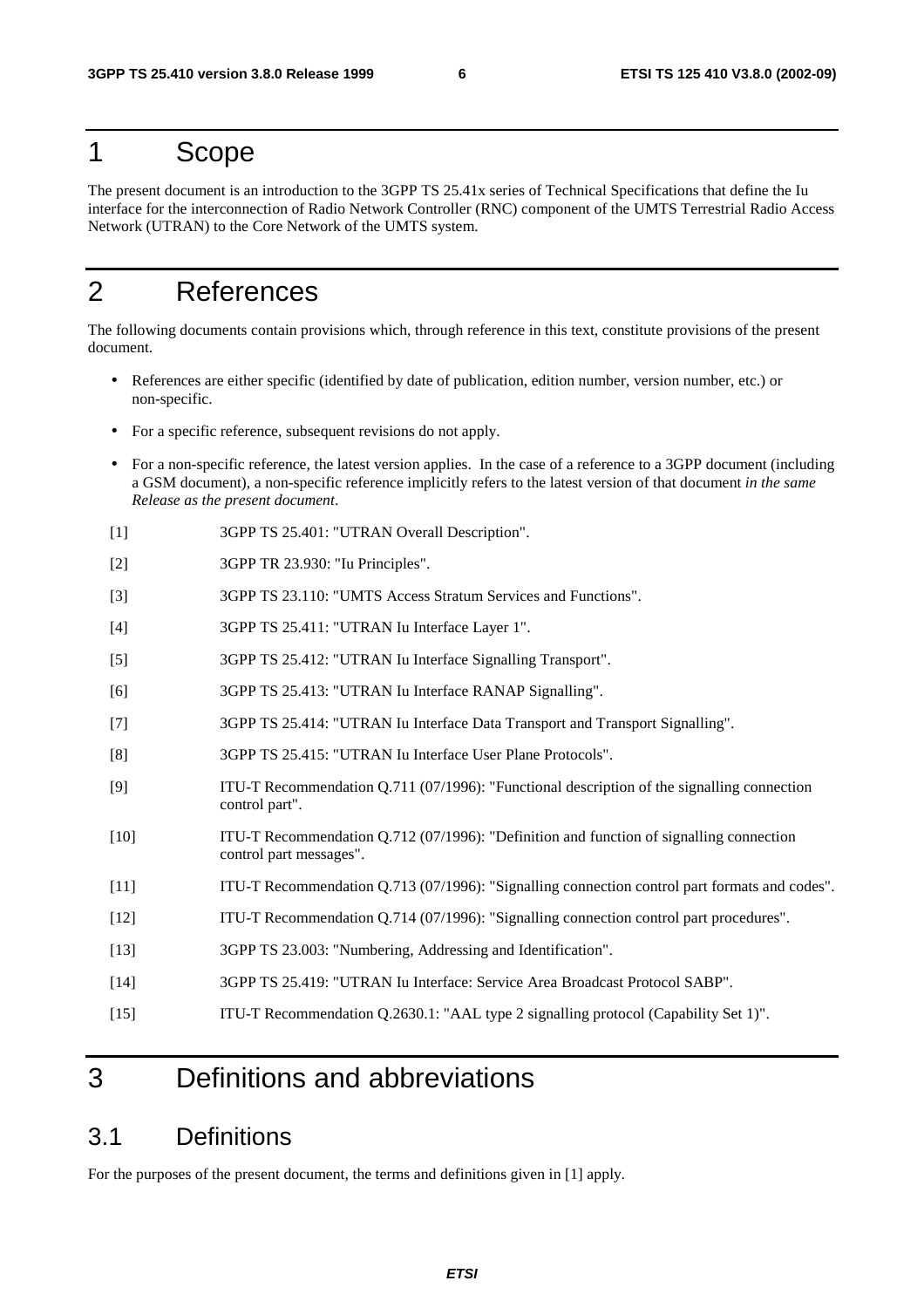### 3.2 Abbreviations

For the purposes of the present document, the following abbreviations apply:

| 3G-MSC        | 3 <sup>rd</sup> Generation Mobile Switching Centre   |
|---------------|------------------------------------------------------|
| 3G-SGSN       | 3 <sup>rd</sup> Generation Serving GPRS Support Node |
| AAL           | <b>ATM Adaptation Layer</b>                          |
| <b>ATM</b>    | <b>Asynchronous Transfer Mode</b>                    |
| <b>BC</b>     | <b>Broadcast</b>                                     |
| <b>BSSMAP</b> | Base Station Subsystem Management Application Part   |
| <b>CBS</b>    | <b>Cell Broadcast Service</b>                        |
| CC            | <b>Connection Confirm</b>                            |
| CN            | <b>Core Network</b>                                  |
| <b>CR</b>     | <b>Connection Release</b>                            |
| <b>CREF</b>   | <b>Connection Refusal</b>                            |
| <b>CS</b>     | Circuit Switched                                     |
| GT            | Global Title                                         |
| GTP-U         | <b>GPRS Tunnelling Protocol</b>                      |
| <b>IMSI</b>   | <b>International Mobile Subscriber Identity</b>      |
| IP            | <b>Internet Protocol</b>                             |
| <b>ISDN</b>   | <b>Integrated Services Digital Network</b>           |
| LA            | <b>Location Area</b>                                 |
| <b>NAS</b>    | Non Access Stratum                                   |
| $O\&M$        | <b>Operation and Maintenance</b>                     |
| <b>PS</b>     | Packet Switched                                      |
| <b>PSTN</b>   | Public Switched Telephone Network                    |
| <b>PVC</b>    | Permanent Virtual Circuit                            |
| QoS           | Quality of Service                                   |
| RA            | Routing Area                                         |
| <b>RAB</b>    | Radio Access Bearer                                  |
| RANAP         | Radio Access Network Application Part                |
| <b>RLP</b>    | Radio Link Protocol                                  |
| <b>RNC</b>    | Radio Network Controller                             |
| <b>RNL</b>    | Radio Network Layer                                  |
| <b>RRC</b>    | Radio Resource Control                               |
| <b>SA</b>     | Service Area                                         |
| SABP          | Service Area Broadcast Protocol                      |
| <b>SAP</b>    | Service Access Point                                 |
| <b>SCCP</b>   | <b>Signalling Connection Control Part</b>            |
| <b>SPC</b>    |                                                      |
|               | <b>Signalling Point Code</b>                         |
| <b>SRNS</b>   | Serving Radio Network Subsystem                      |
| <b>SSN</b>    | Sub-System Number                                    |
| <b>SVC</b>    | Switched Virtual Circuit                             |
| <b>TCP</b>    | <b>Transmission Control Protocol</b>                 |
| UE            | User Equipment                                       |
| <b>UDP</b>    | <b>User Datagram Protocol</b>                        |
| UP            | <b>User Plane</b>                                    |
| <b>URA</b>    | <b>UTRAN Registration Area</b>                       |
| <b>UTRAN</b>  | <b>UMTS Terrestrial Radio Access Network</b>         |
| <b>VC</b>     | Virtual Circuit                                      |

# 3.3 Specification Notations

For the purposes of the present document, the following notations apply:

Procedure When referring to a procedure in the specification the Procedure Name is written with the first letters in each word in upper case characters followed by the word "procedure", e.g. Radio Network Layer procedures.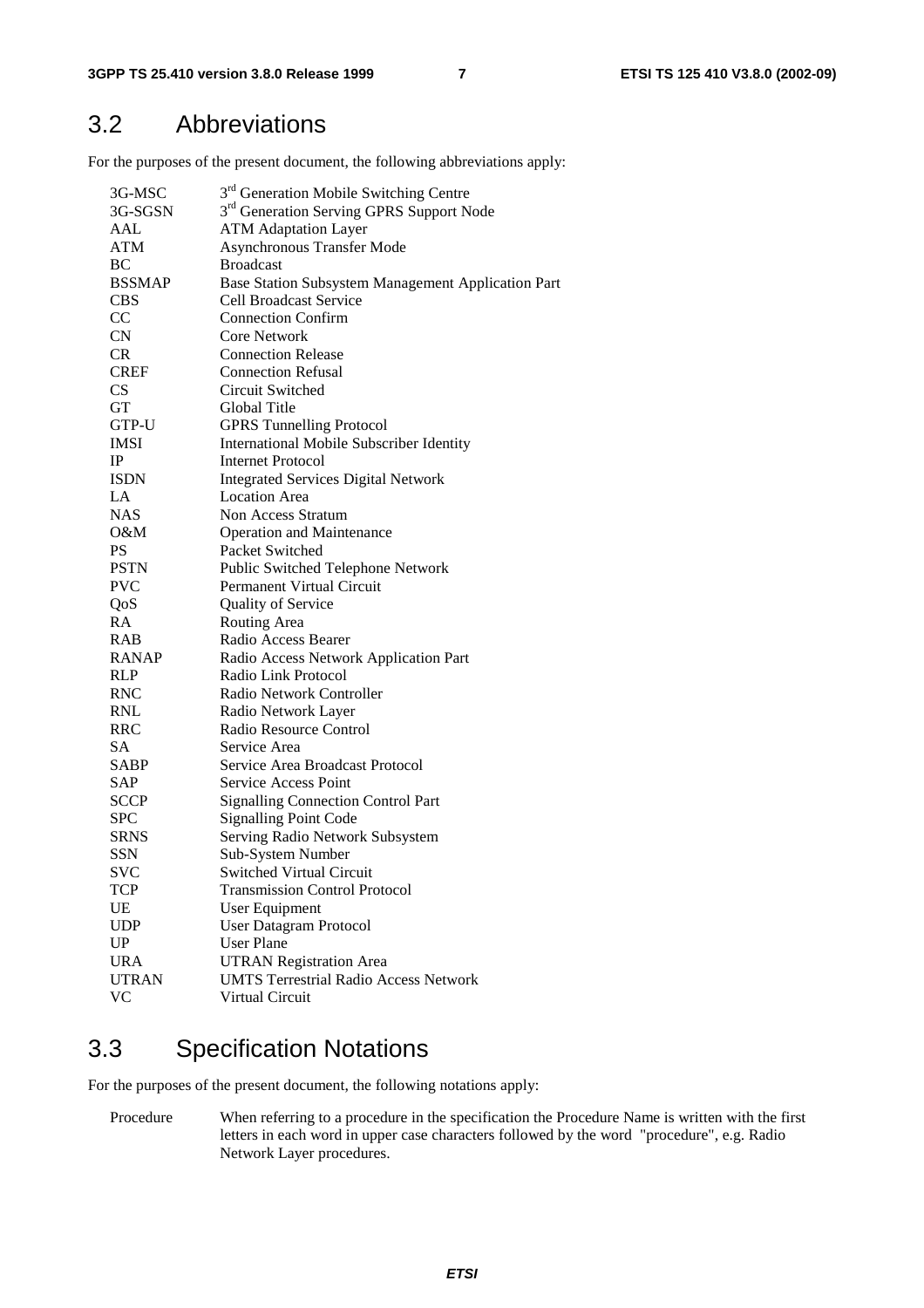Message When referring to a message in the specification the MESSAGE NAME is written with all letters in upper case characters followed by the word "message", e.g. RADIO LINK SETUP REQUEST message. Frame When referring to a control or data frame in the specification the CONTROL/DATA FRAME NAME is written with all letters in upper case characters followed by the words "control/data

# 4 General Aspects

frame", e.g. DCH transport frame.

### 4.1 UTRAN Architecture

### 4.1.1 Iu Interface Architecture

The overall UMTS architecture and UTRAN architectures are described in [1]. This subclause specifies only the architecture of the Iu interface, and shall not constrain the network architecture of either Core or Radio Access Networks.

The  $I_{\text{u}}$  interface is specified at the boundary between the Core Network and UTRAN. Figure 4.1 depicts the logical division of the  $I_{\mu}$  interface. From the Iu perspective, the UTRAN access point is an RNC.



#### **Iu Interface**

#### **Figure 4.1: Iu Interface Architecture**

The Iu interface towards the PS-domain of the core network is called Iu-PS, and the Iu interface towards the CS-domain is called Iu-CS. The differences between Iu-CS and Iu-PS are treated elsewhere in the present document. The Iu interface to the Broadcast domain is called Iu-BC.

There shall not be more than one Iu interface (Iu-CS) towards the CS domain and one Iu interface (Iu-PS) towards the PS-domain from any one RNC. There shall not be more than one Iu interface (Iu-BC) from an RNC towards the Broadcast domain.

In the separated core network architecture, this means that there shall be separate signalling and user data connections towards the PS and CS domains – this applies in both transport and radio network layers.

In the combined architecture, there shall be separate connections in the user plane towards the PS and CS domains (in both transport and radio network layers). In the control plane, there shall be separate SCCP connections to the two logical domains.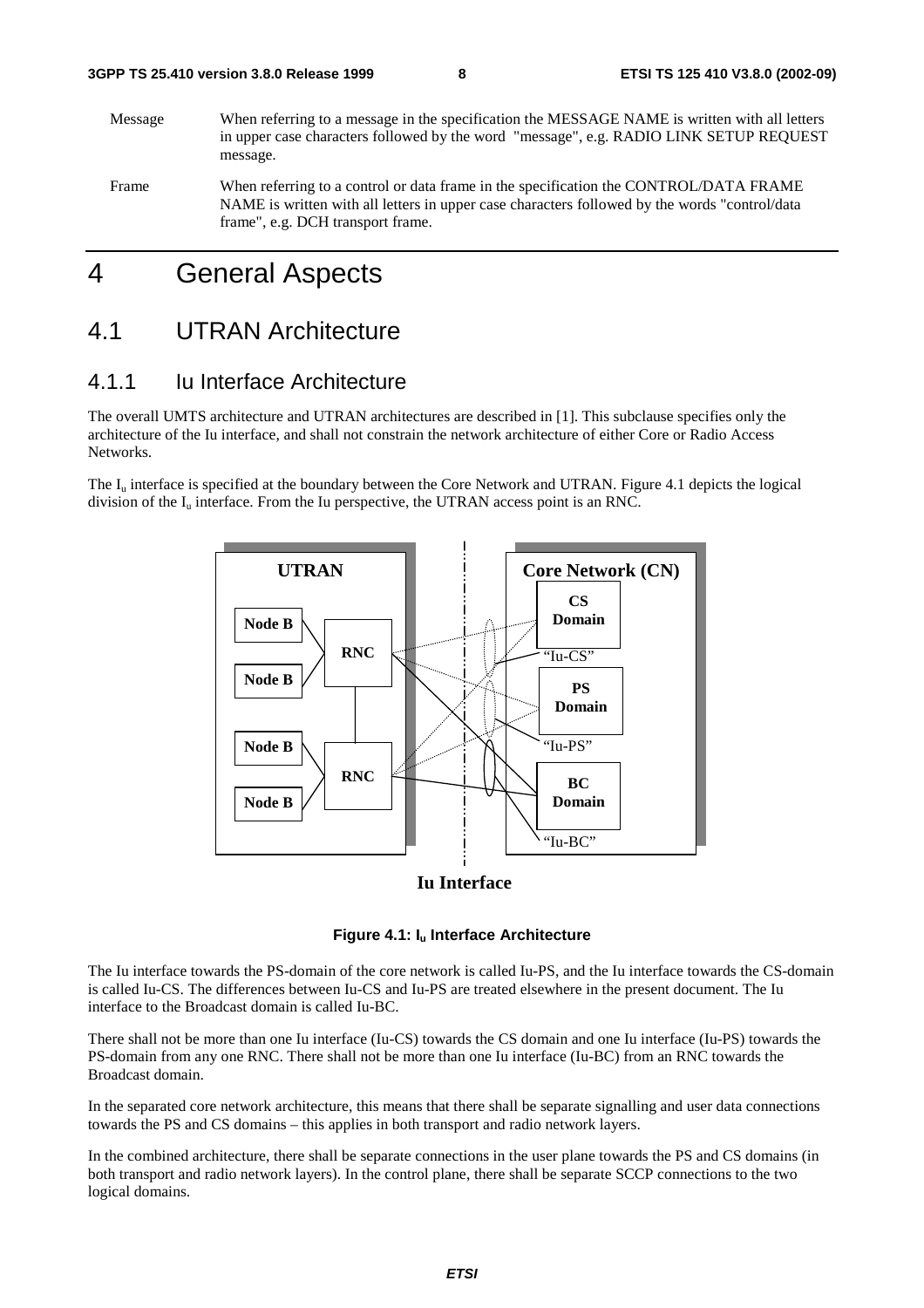In either architecture, there can be several RNCs within UTRAN and so UTRAN may have several I<sub>n</sub> access points towards the Core Network. As a minimum, each Iu access point (in UTRAN or CN) shall independently fulfil the requirements of the relevant Iu specifications (25.41x series – see clause 7).

### 4.1.2 Iu connection principles

The Iu interface has a hierarchical architecture where one higher layer entity controls several lower layer entities. The hierarchy for the CN - UTRAN signalling connection end points is described below:

- Each CN Access Point may be connected to one or more UTRAN Access Points.
- For the PS and CS domains, each UTRAN Access Point shall not be connected to more than one CN Access Point per CN domain.
- For the BC domain, each UTRAN Access Point may be connected to one CN Access Point only.

## 4.2 I<sub>u</sub> Interface General Principles

From a UTRAN perspective, maximising the commonality of the various protocols that flow on the Iu interface is desirable. This means at the minimum that:

- A common set of radio access bearer services will be offered by UTRAN to the Core Network nodes, regardless of their type (e.g. 3G-MSC or 3G-SGSN).

There will be a common functional split between UTRAN and the Core Network nodes, regardless of their type (e.g. 3G-MSC or 3G-SGSN).

Signalling in the radio network control plane shall not depend on the specific choice of transport layers.

## 4.3 Iu Interface Specification Objectives

The following objectives are partly derived from [2].

The  $I_{\nu}$  interface shall be specified such that it can support:

- the interconnection of RNCs with Core Network Access Points within a single PLMN.
- the interconnection of RNCs with Core Network Access Points irrespective of the manufacturer of any of the elements.
- all UMTS services.

The  $I_u$  interface shall facilitate the use of the same RNC, MSC or SGSN in all PLMNs.

The Iu interface shall facilitate the sharing of transport technology between Iu-PS and Iu-BC.

The I<sub>u</sub> interface shall allow interworking to the GSM Core Network.

Independence between the protocol layers and between control and user planes shall be maintained on the Iu interface.

The  $I_{\text{u}}$  interface shall allow independent evolution of technologies within the Core, Radio Access and Transport Networks.

The  $I_{\text{u}}$  interface shall allow separate evolution of O&M facilities.

The  $I_u$  interface shall be standardised as an open and multi-vendor interface.

The Iu interface specifications shall facilitate the migration of some services from the CS-domain to the PS-domain. In particular, the RANAP protocol shall be common to both PS and CS domains, and the  $I_u$  user plane protocol(s) shall be independent of the core network domain (PS or CS), except where a specific feature is only required for one domain.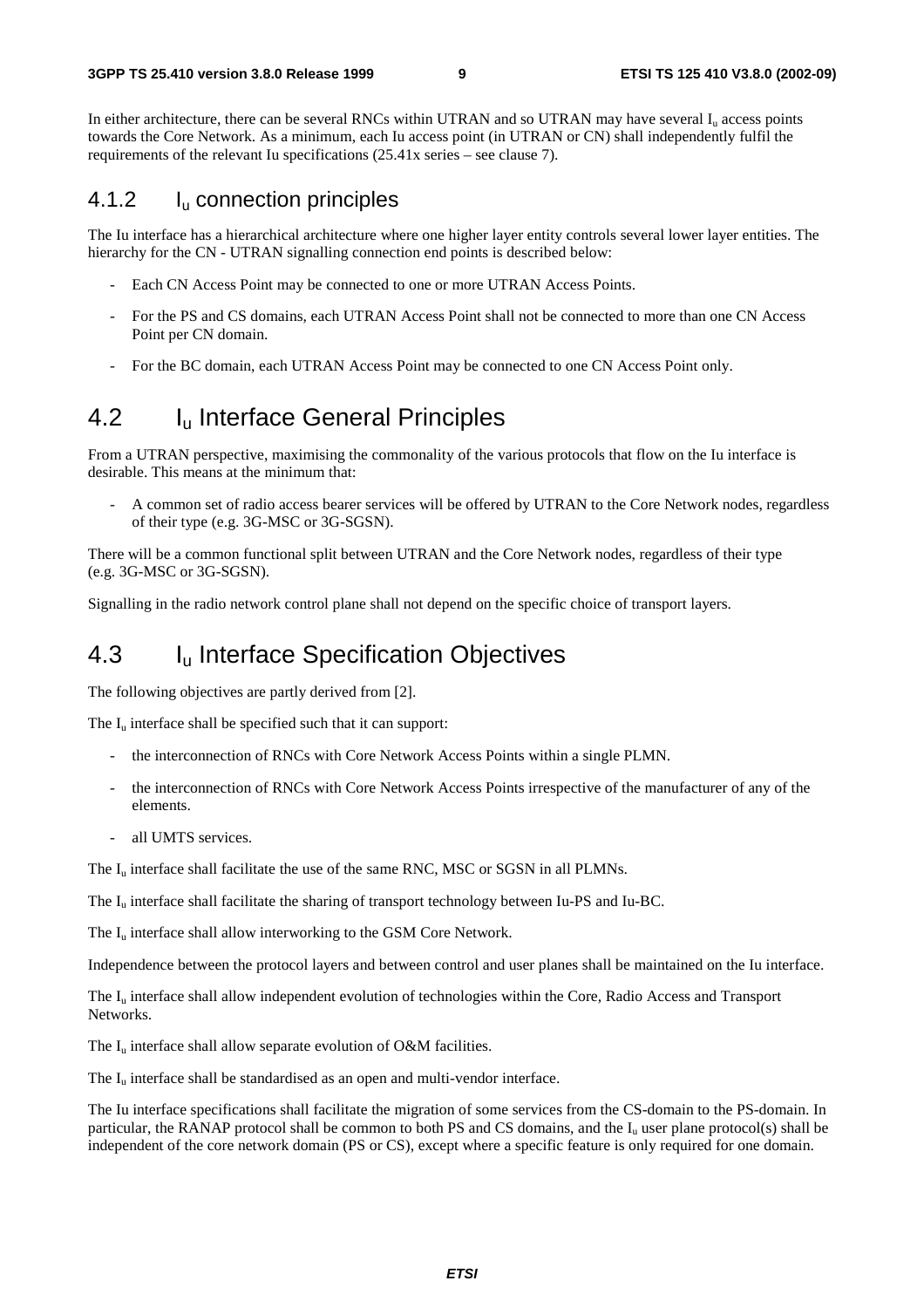# 4.4 Iu Interface Capabilities

The following capabilities are derived from the requirements described in [2].

The  $I_u$  interface supports:

- procedures to establish, maintain and release Radio Access Bearers;
- procedures to perform SRNS relocation, intra-system handover, inter-system handover and inter-system change;
- procedures to support the Cell Broadcast service;
- a set of general procedures, not related to a specific UE;
- the separation of each UE on the protocol level for user specific signalling management;
- the transfer of NAS signalling messages between UE and CN;
- location services by transferring requests from the CN to UTRAN, and location information from UTRAN to CN. The location information may comprise a geographical area identifier or global co-ordinates with uncertainty parameters;
- simultaneous access to multiple CN domains for a single UE;
- mechanisms for resource reservation for packet data streams.

# 4.5 Iu Interface Characteristics

### 4.5.1 Use of Transport Network User Plane as Signalling Bearer

4.5.1.1 Use of SCCP

#### 4.5.1.1.1 General

The SCCP is used to support signalling messages between the CNs and the RNC. One user function of the SCCP, called Radio Access Network Application Part (RANAP), is defined. The RANAP uses one signalling connection per active UE and CN for the transfer of layer 3 messages.

Both connectionless and connection-oriented procedures are used to support the RANAP. TS 25.413 explains whether connection oriented or connectionless services should be used for each layer 3 procedure.

RANAP may use SSN, SPC and/or GT and any combination of them as addressing schemes for the SCCP. Which of the available addressing scheme to use for the SCCP is an operator matter.

When GT addressing is utilised, the following settings shall be used:

- SSN Indicator  $= 1$  (RANAP SSN as defined in [13] shall always be included).
- Global Title Indicator = 0100 (GT includes translation type, numbering plan, encoding scheme and nature of address indicator).
- Translation Type  $= 0000 0000$  (not used).
- Numbering Plan =  $0001$  (E.163/4).
- Nature of Address Indicator = 000 0100 (International Significant Number).
- Encoding Scheme  $= 0001$  or 0010 (BCD, odd or even).
- Routing indicator = 0 or 1 (route on GT or PC/SSN).

When used, the GT shall be the E.164 address of the relevant node.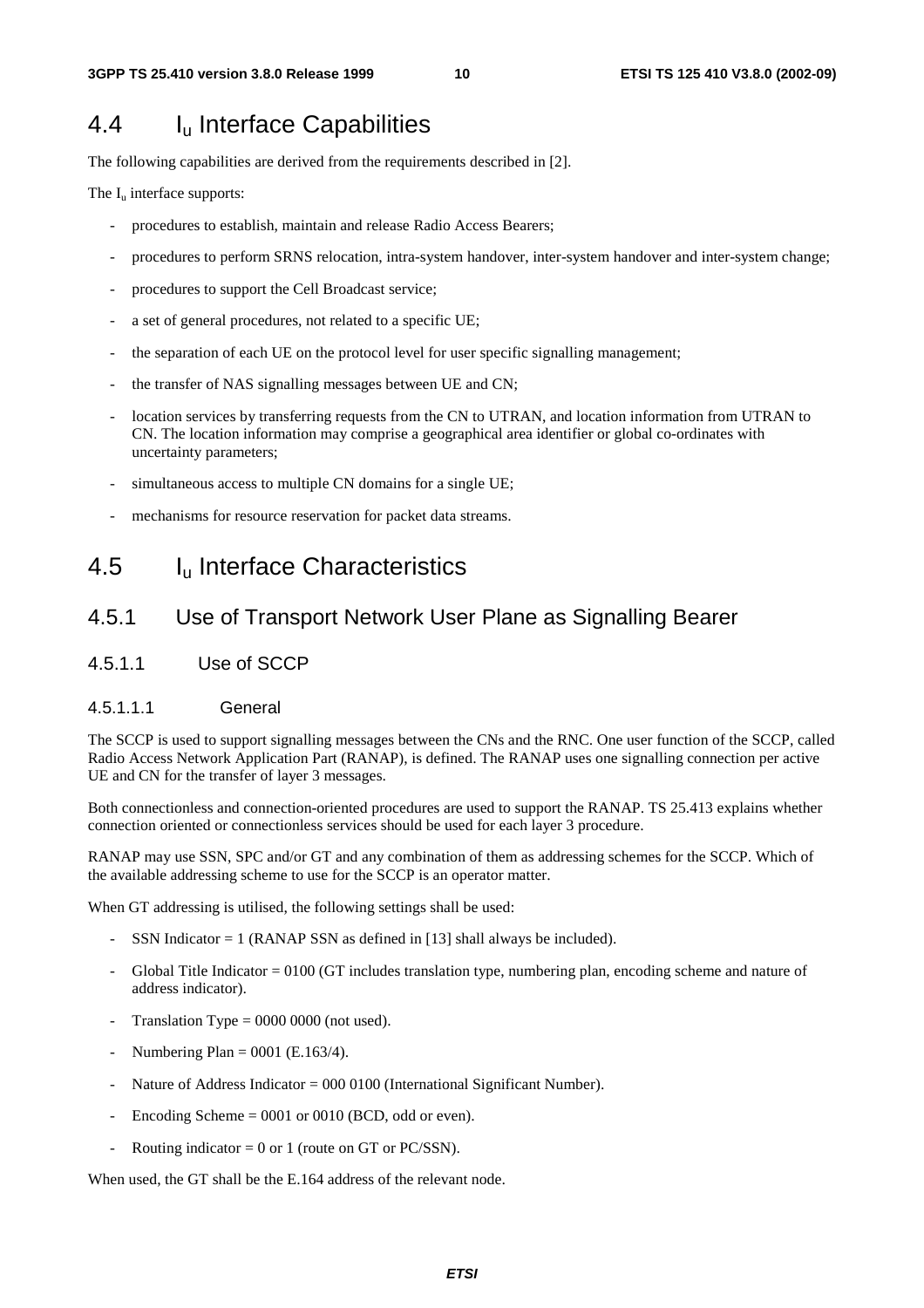The following subclauses describe the use of SCCP connections for RANAP transactions. Subclause 4.5.1.2 describes the connection establishment procedures. Subclause 4.5.1.3 describes the connection release procedures. Subclause 4.5.1.4 describes abnormal conditions.

#### 4.5.1.1.2 SCCP Connection Establishment procedure

A new SCCP connection is established when information related to the communication between a UE and the network has to be exchanged between RNC and CN, and no SCCP connection exists between the CN and the RNC involved, for the concerned UE.

Various SCCP connection establishment cases have to be distinguished:

- i) RNC Initiated SCCP Signalling Connection;
- ii) CN Initiated SCCP Signalling Connection.

The above cases are the only cases currently identified for SCCP connection establishment. Others may emerge in the future.

#### 4.5.1.1.2.1 Establishment procedure in case i

The SCCP signalling connection establishment is initiated, by the RNC, at the reception of the first layer 3 non access stratum message from the UE.

#### **Initiation**

The RNC sends SCCP CONNECTION REQUEST message to the Core Network. A RANAP message shall be included in the user data field of the SCCP CONNECTION REQUEST message when the RANAP message size is less than or equal to the maximum size of the user data field in the SCCP CONNECTION REQUEST message. When the RANAP message is longer than the maximum size, the user data field shall not be included in the SCCP CONNECTION REQUEST message.

#### **Termination**

- **successful outcome** 
	- The SCCP CONNECTION CONFIRM message, which may optionally contain a connection oriented RANAP message in the user data field, is returned to the RNC.
- **unsuccessful outcome** 
	- If the SCCP signalling connection establishment fails, an SCCP CONNECTION REFUSAL message will be sent back to the RNC. This message may contain a RANAP message in the user data field.

For more information on how the RANAP procedure Initial UE Message is handled, please see the elementary procedure Initial UE Message in TS 25.413 [6].



**Figure 4.2: Setting-up of RNC Initiated SCCP Signalling Connection**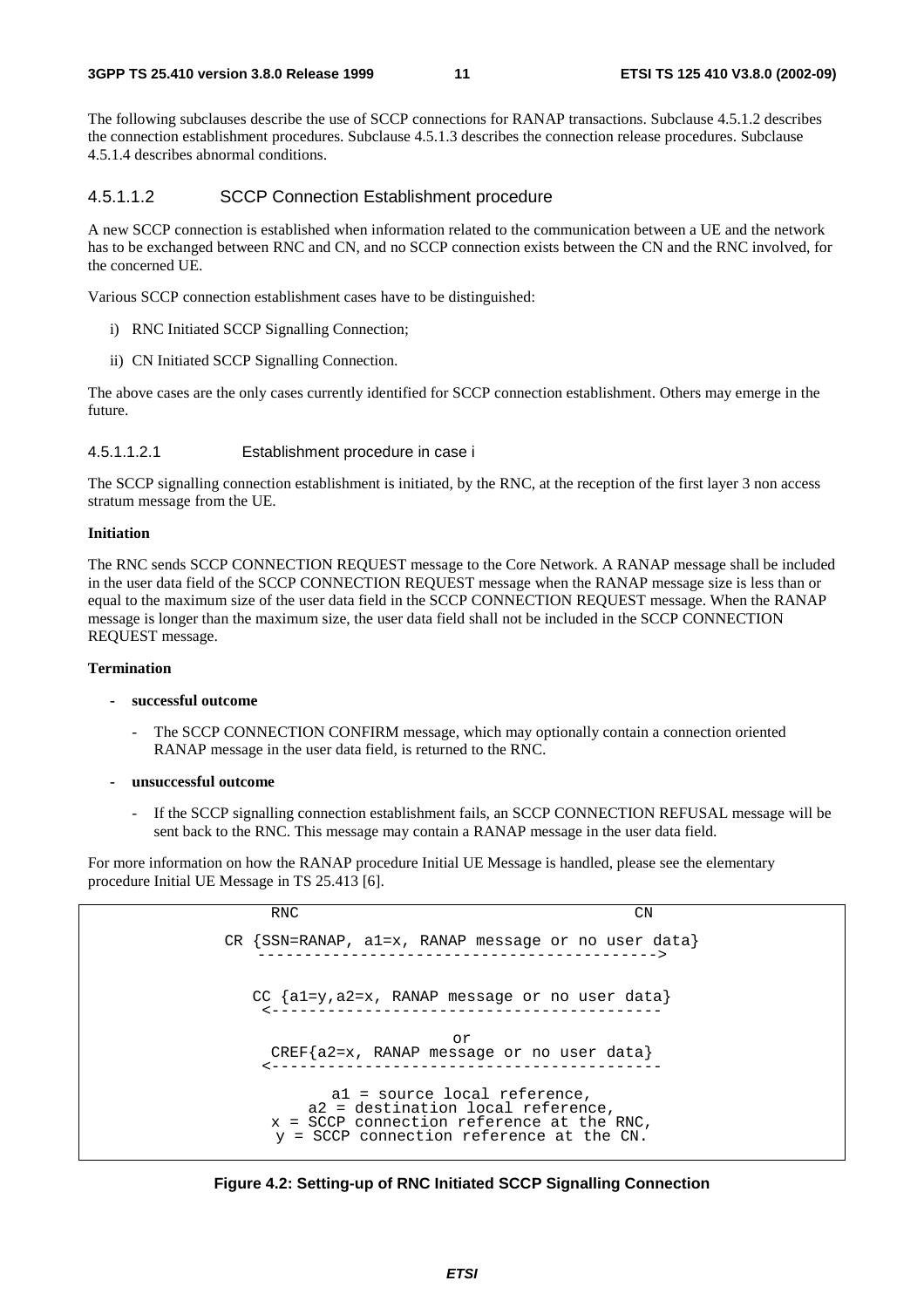#### **3GPP TS 25.410 version 3.8.0 Release 1999 12 ETSI TS 125 410 V3.8.0 (2002-09)**

#### 4.5.1.1.2.2 Establishment procedure in case ii

The SCCP signalling connection establishment is initiated, by the Core Network, in connection with performing a Relocation.

#### **Initiation**

The Core Network initiates the connection establishment by sending an SCCP CONNECTION REQUEST message to the RNC. Optionally, a RANAP message may be included in the user data field of the SCCP CONNECTION REQUEST message.

#### **Termination**

- **successful outcome** 
	- The SCCP CONNECTION CONFIRM message, which may optionally contain a connection oriented RANAP message in the user data field, is returned to the Core Network.

#### **- unsuccessful outcome**

If the SCCP signalling connection establishment fails, an SCCP CONNECTION REFUSAL message will be sent back to the Core Network. This message may contain a RANAP message in the user data field.

RNC CN CR {SSN=RANAP, a1=y,RANAP message or no user data} <----------------------------------------- CC {a1=x, a2=y, RANAP message or no user data} ------------------------------------------> or CREF{a2=y, RANAP message or no user data} ------------------------------------------> a1 = source local reference, a2 = destination local reference, x = SCCP connection reference at the RNC, y = SCCP connection reference at the CN.

#### **Figure 4.3: Setting-up of CN Initiated SCCP Signalling Connection**

#### 4.5.1.1.3 SCCP Connection Release procedure

This procedure is always initiated at the Core Network side in normal release case.

An SCCP connection is released when the CN realises that a given signalling connection is no longer required.

The CN sends a SCCP RELEASED message.

The procedure may be initiated at the Core Network side and the RNC side in any abnormal release case.

#### 4.5.1.1.4 General SCCP Abnormal Conditions

If a user-out-of-service information or signalling-point-inaccessible information is received by the RANAP, no new attempt to establish SCCP connections towards the affected point code will be started until the corresponding user-inservice information or signalling-point-accessible information is received.

When a user-out-of-service information or signalling-point-inaccessible is received by the RNC, an optional timer may be started. When the timer expires, all the SCCP connections towards the affected point code will be released. When the user-in-service or signalling-point-accessible is received, the timer is stopped.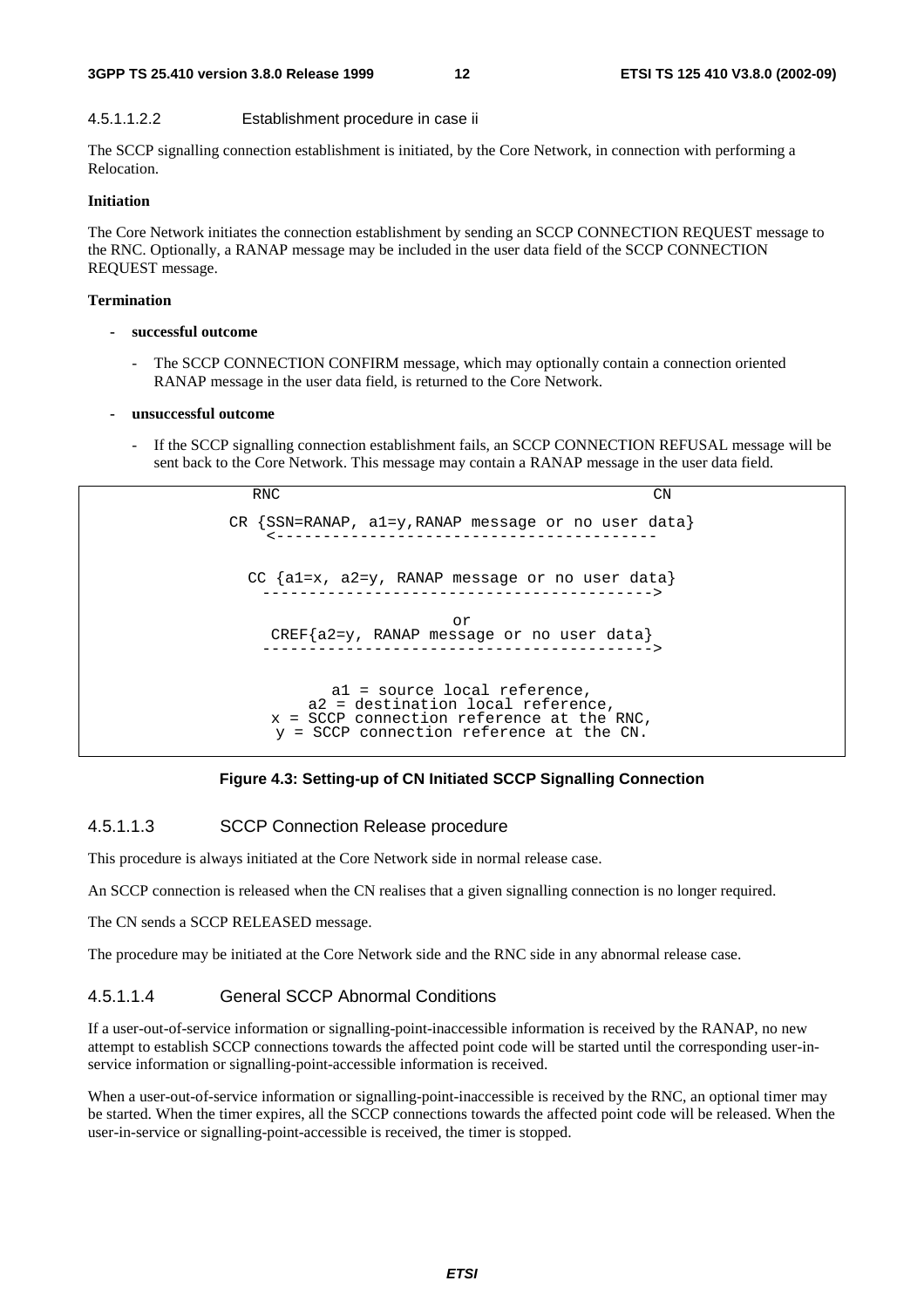If for any reason an SCCP connection is released, the optional timer expires or a connection refusal is received while any of the RANAP procedures are being performed or while a dedicated resource is still allocated, the following actions are taken:

#### **At RNC:**

- Any RNC procedure relating to that connection is abandoned.
- The UTRAN resources allocated to the connection are released.

#### **At Core Network:**

The resources associated with the SCCP connection are cleared as soon as possible.

#### 4.5.1.2 Use of MTP3b

- For a given MSC, the RNC shall be able to access RANAP and ALCAP either under the same MTP3b destination point code, or under different point codes;
- For a given RNC, the MSC shall be able to access RANAP and ALCAP either under the same MTP3b destination point code, or under different point codes.

### 4.5.2 Use of Transport Network User Plane as User Data Bearer

#### 4.5.2.1 Use of AAL2

AAL2 is used as the user data bearer towards the CS domain.

Q.2630.1 is used as the protocol for dynamically setup AAL-2 connections over Iu towards the CS domain.

#### 4.5.2.2 Use of GTP-U

GTP-U is used as the user data bearer towards the PS domain.

RANAP Signalling is used to establish, modify and release the GTP-U tunnels towards the PS domain.

#### 4.5.3 Use of Transport Network User Plane on Iu-BC

TCP/IP is used as the bearer for the radio network layer protocol over  $I_u$ -BC.

The TCP connection is normally established by the CN using standard TCP procedures.

A new TCP connection is established by the RNC only when there is information (e.g. failure or restart indications) that needs to be sent from RNC to the CN, and there is no existing TCP connection. The RNC shall establish the connection using standard TCP procedures.

The node that established the connection shall release the TCP connection.

# 5 Functions of the  $I_u$  Interface Protocols & Functional **Split**

### 5.1 General

This subclause defines the functional split between the core network and the UMTS radio access network. In addition, the possible interaction between the functions is defined. The functional split is shown in table 5.1.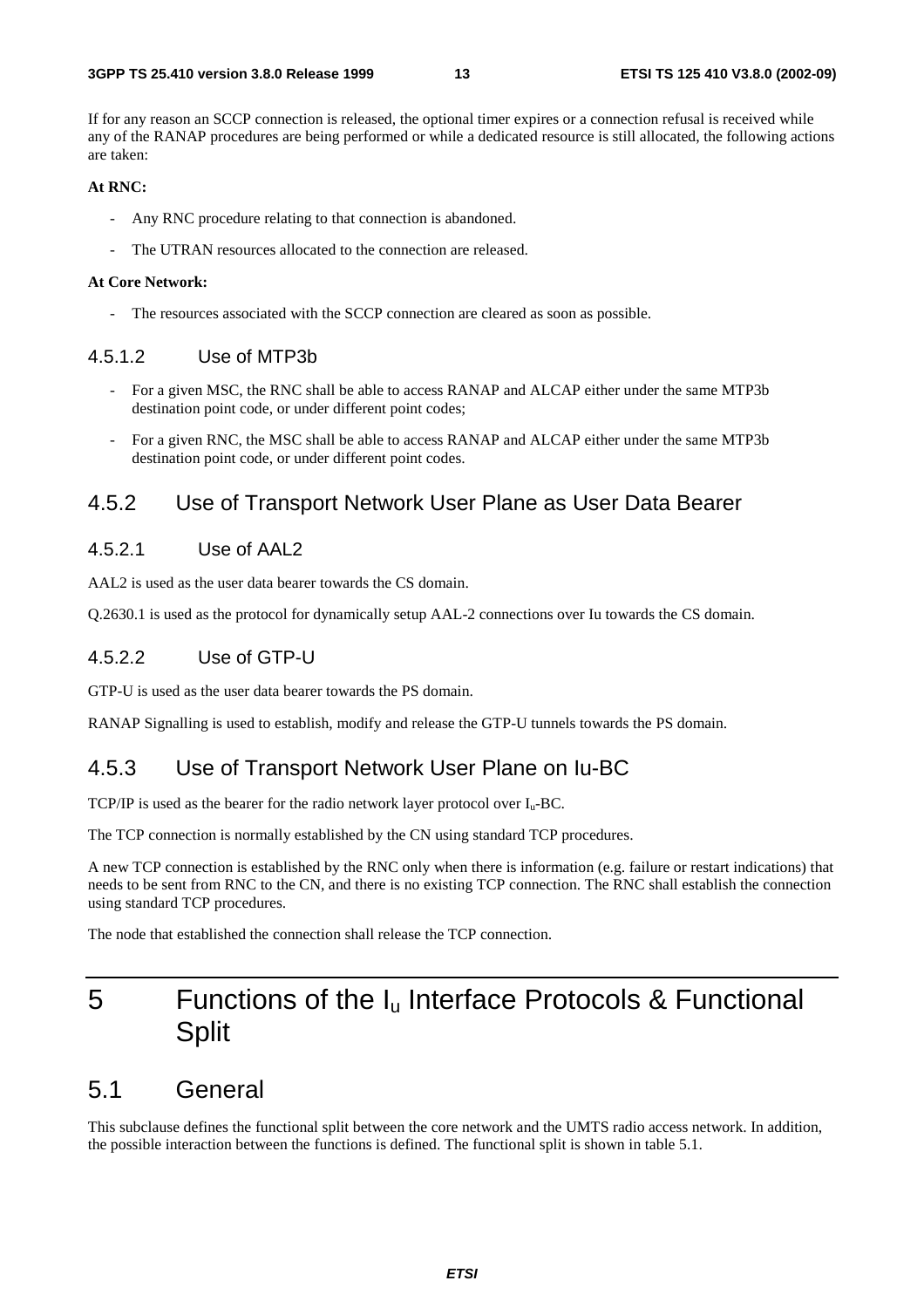| <b>Function</b>                                      | <b>UTRAN</b>                    | <b>CN</b>               |
|------------------------------------------------------|---------------------------------|-------------------------|
| <b>RAB management functions:</b>                     |                                 |                         |
| RAB establishment, modification and release          |                                 | х                       |
| RAB characteristics mapping $I_u$ transmission       | $\frac{\mathsf{X}}{\mathsf{X}}$ |                         |
| bearers                                              |                                 |                         |
| RAB characteristics mapping Uu bearers               | $\overline{\mathsf{X}}$         |                         |
| RAB queuing, pre-emption and priority                | $\overline{\mathsf{x}}$         | х                       |
| <b>Radio Resource Management functions:</b>          |                                 |                         |
| Radio Resource admission control                     | Χ                               |                         |
| <b>Broadcast Information</b>                         | $\overline{\mathsf{x}}$         | X                       |
|                                                      |                                 |                         |
| Iu link Management functions:                        |                                 |                         |
| I <sub>u</sub> signalling link management            | Χ                               | х                       |
| ATM VC management                                    | $\overline{\mathsf{X}}$         | X                       |
| AAL2 establish and release                           |                                 | $\overline{\mathsf{X}}$ |
| AAL5 management                                      | $\times$ $\times$               | $\overline{\mathsf{x}}$ |
| GTP-U Tunnels management                             |                                 | $\overline{\mathsf{x}}$ |
| <b>TCP Management</b>                                | $\overline{\mathsf{x}}$         | $\overline{\mathsf{x}}$ |
| <b>Buffer Management</b>                             | X                               |                         |
|                                                      |                                 |                         |
| Iu U-plane (RNL) Management:                         |                                 | X                       |
| I <sub>u</sub> U-plane frame protocol management     |                                 |                         |
| I <sub>n</sub> U-plane frame protocol initialization | X                               |                         |
| <b>Mobility management functions:</b>                |                                 |                         |
| Location information reporting                       | Χ                               | X                       |
| Handover and Relocation                              |                                 |                         |
| Inter RNC hard HO, lur not used or not available     | X                               | Χ                       |
| Serving RNS Relocation (intra/inter MSC)             | $\overline{\mathsf{x}}$         | $\overline{\mathsf{x}}$ |
| Inter system hard HO (UMTS-GSM)                      | $\overline{\mathsf{X}}$         | X                       |
| Inter system Change (UMTS-GSM)                       | $\overline{\mathsf{x}}$         | $\overline{\mathsf{x}}$ |
| Paging Triggering                                    |                                 | $\overline{\mathsf{x}}$ |
| <b>Security Functions:</b>                           |                                 |                         |
| Data confidentiality                                 |                                 |                         |
| Radio interface ciphering                            | Χ                               |                         |
| Ciphering key management                             |                                 | Χ                       |
| User identity confidentiality                        | Χ                               | $\overline{\mathsf{x}}$ |
| Data integrity                                       |                                 |                         |
| Integrity checking                                   | Χ                               |                         |
| Integrity key management                             |                                 | Χ                       |
|                                                      |                                 |                         |
| <b>Service and Network Access functions:</b>         |                                 |                         |
| CN Signalling data                                   | X                               | х                       |
| Data Volume Reporting                                | $\overline{\mathsf{x}}$         |                         |
| <b>UE Tracing</b>                                    | $\overline{\mathsf{x}}$         | х                       |
| Location reporting                                   | $\overline{\mathsf{x}}$         | $\overline{\mathsf{x}}$ |
| I <sub>u</sub> Co-ordination functions:              |                                 |                         |
| Paging co-ordination                                 | Χ                               | X                       |
|                                                      |                                 |                         |

#### **Table 5.1: Iu interface functional split**

# 5.2 RAB management Functions

### 5.2.1 RAB establishment, modification and release function

The RAB, Radio Access Bearer, is defined to be set-up between UE and CN. Depending on subscription, service, requested QoS etc. different types of RABs will be used. It is the CN that controls towards the UTRAN the establishment, modification or release of a RAB.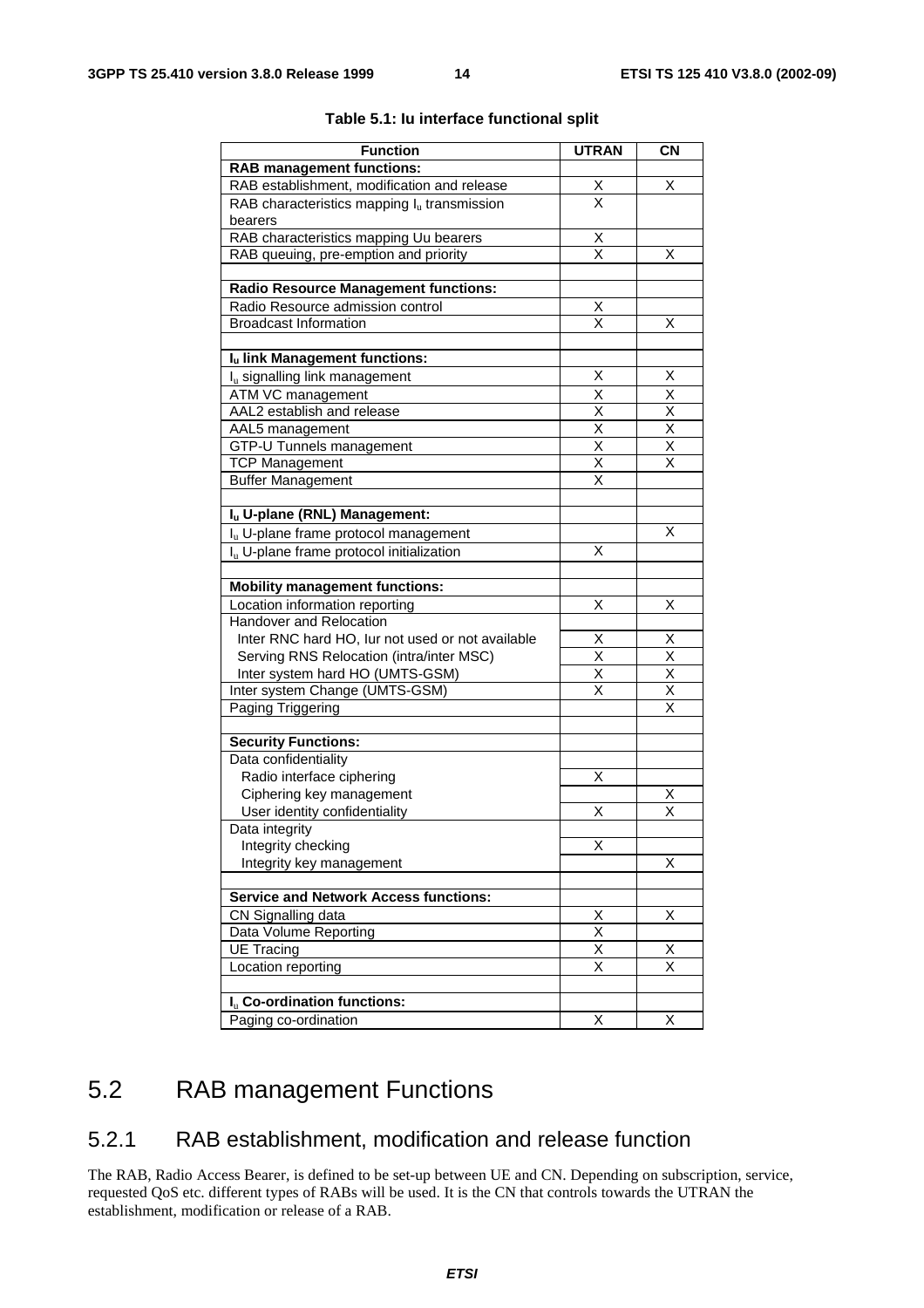The RAB identity is allocated by CN by mapping the value for the NAS Binding information (from the actual protocol IE for the respective CN domain) to the RAB ID as specified in [3]. The RAB identity is globally significant on both the radio bearer and on the Iu bearer for a given UE in a particular CN domain.

RAB establishment, modification and release is a CN initiated function.

RAB establishment, modification and release is a UTRAN executed function.

RAB release request is a UTRAN initiated function, triggered when UTRAN e.g. fails to keep the RAB established with the UE.

### 5.2.2 RAB characteristics mapping to Uu bearers function

The RAB characteristics mapping function is used to map the radio access bearers to the Uu bearers. The mapping is performed during the establishment of the RAB. UTRAN shall perform the mapping between the bearers.

RAB mapping to Uu transmission bearers is a UTRAN function.

### 5.2.3 RAB characteristics mapping to Iu transport bearers

The RAB characteristics mapping function is used to map the radio access bearers to the Iu interface transport bearers. The mapping is performed during the establishment of the RAB.

UTRAN shall perform this mapping between the bearers if AAL2 is used, since it is the UTRAN that establishes the AAL2 connections.

In case of RAB towards the PS domain, UTRAN shall perform the mapping between the radio access bearers and the IP layer.

RAB characteristics mapping to Iu transport bearers is a UTRAN function.

### 5.2.4 RAB queuing, pre-emption and priority function

The allocation/retention priority level of a RAB is determined by the CN based on e.g. subscription information, QoS information etc. Accordingly, the CN shall request RAB establishment or modification with an indication of the priority level and the pre-emption capability of that RAB and the queuing vulnerability. Queuing and resource pre-emption shall be performed by UTRAN accordingly.

RAB queuing, pre-emption and allocation/retention priority handling is a UTRAN controlled function.

RAB queuing, pre-emption and allocation/retention priority setting is a CN function.

### 5.3 Radio Resource Management over Iu

### 5.3.1 Radio resource admission control

When UTRAN receives a request to establish or modify a radio access bearer from the CN, the current radio resource situation is analysed and the admission control either accepts or rejects the request. This is called "Radio resource admission control" and is handled by the UTRAN. If the request is queued, it is handled by the RAB queuing, preemption and priority function.

#### 5.3.2 Broadcast information management

This function consists in the broadcast from network toward UE of some information in the coverage area of the whole network or different parts of the network.

There are two kinds of Broadcast information management. UTRAN broadcast information, and Cell Broadcast information management. All UTRAN broadcast information management shall be handled locally within UTRAN. All Cell Broadcast information is controlled by CN and executed by UTRAN.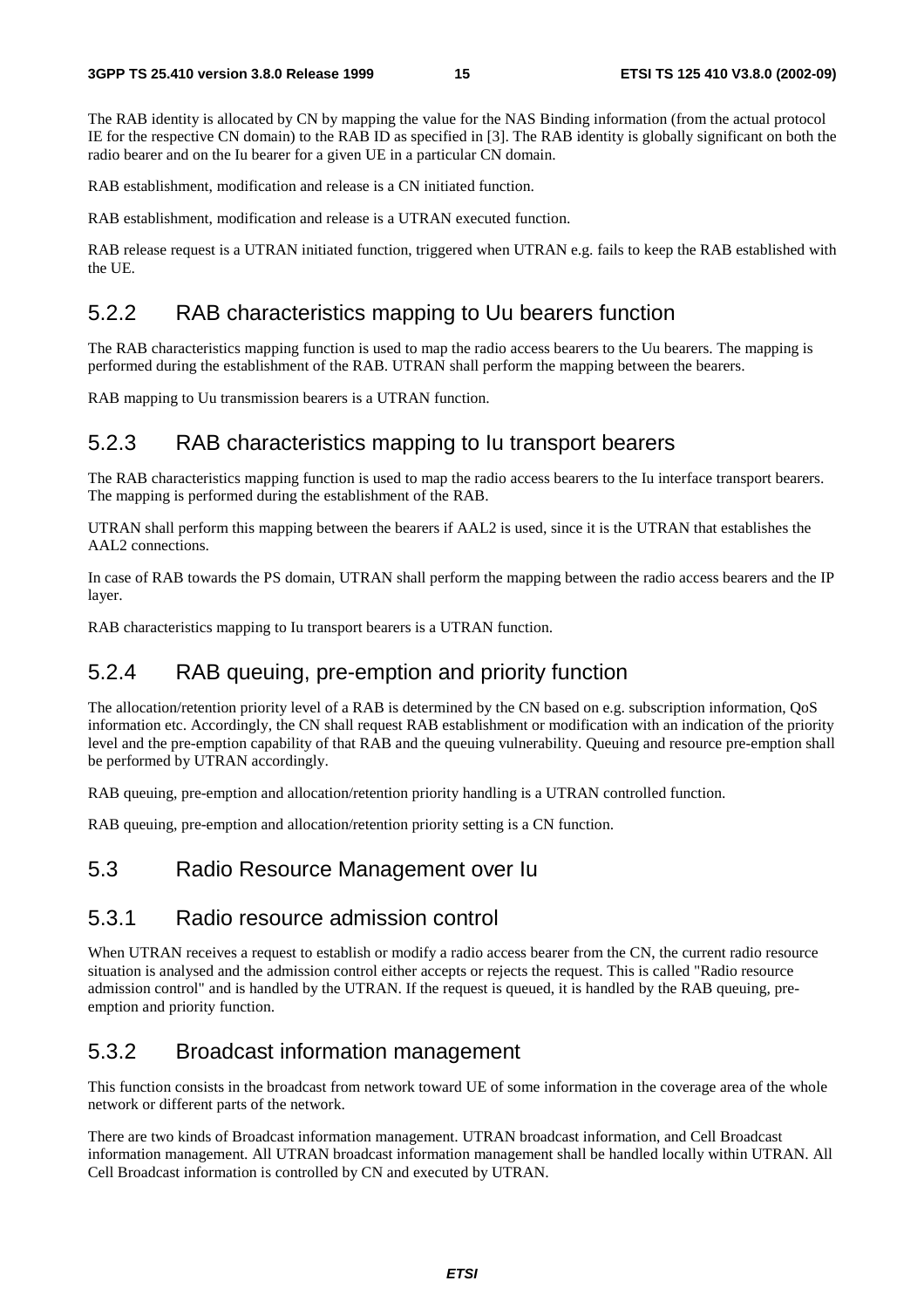# 5.4 Iu link Management functions

### 5.4.1 Iu Signalling Link Management function

The  $I<sub>u</sub>$  signalling link management function provides a reliable transfer of the radio network signalling between UTRAN and CN. Both CN and UTRAN manage the function.

This function is in particular responsible for Iu signalling connection establishment, which can be established either by the CN or the RNC and for  $I_u$  signalling connection release, which is controlled by CN possibly upon UTRAN request.

### 5.4.2 ATM Virtual Connection Management function

This function refers to handling of ATM Virtual Connections (VCs) between CN and UTRAN.

This function shall be used to establish, maintain and release the ATM VCs. For permanent VCs, it is regarded to be an O&M function.

This function also includes the selection of a Virtual Circuit to be used for a particular RAB. The selection of ATM VC upon an Iu radio access bearer service request, shall be done by UTRAN. The selected VC shall fulfil the requirements of the request. The VC may consist of several sublinks: such as SCCP connections, AAL2 connections or IP flows.

### 5.4.3 AAL2 connection establish and release function

This function is used to establish and release the AAL type 2 connections between CN and UTRAN upon an Iu radio access bearer service request. Both UTRAN and CN are taking part in the establishment of AAL2 connection. UTRAN shall initiate both establishment and release of AAL2 connections. In abnormal cases, the CN may also initiate release of AAL2 connections. The use of AAL2 for Iu transmission bearers depends on type of CN.

### 5.4.4 AAL5 management function

AAL5 connections between CN and UTRAN shall be pre-configured at system initialisation. Basic configuration is PVCs. For user data, SVC is possible.

The AAL5 management is a function handled by both the CN and the UTRAN.

### 5.4.5 GTP-U tunnels management function

This function is used to establish and release GTP-U tunnels between CN and UTRAN upon a radio access bearer service request. This involves assigning a tunnel identifier for each direction and the creation of a context containing the tunnel information. The tunnel identifier for the downlink is allocated by the UTRAN, and the tunnel identifier for the uplink is allocated by the CN. Both CN and UTRAN should maintain the context. The use of GTP-U for  $I<sub>u</sub>$  transport bearers depends on type of CN.

### 5.4.6 TCP Management Function

This function is used to establish and release the TCP connections between CN and UTRAN over  $I_{u}$ -BC.

The TCP management function exists in both UTRAN and CN.

### 5.4.7 Buffer Management

Congestion control shall be performed over the Iu user plane using buffer management and no flow control.

This function includes buffers to store received packet data units that at reception can not be processed due to e.g. congestion. In UTRAN, there must be a buffer management function handling received packets from the peer CN node.

The used mechanism is not in the scope of the present document and not relevant to be standardised.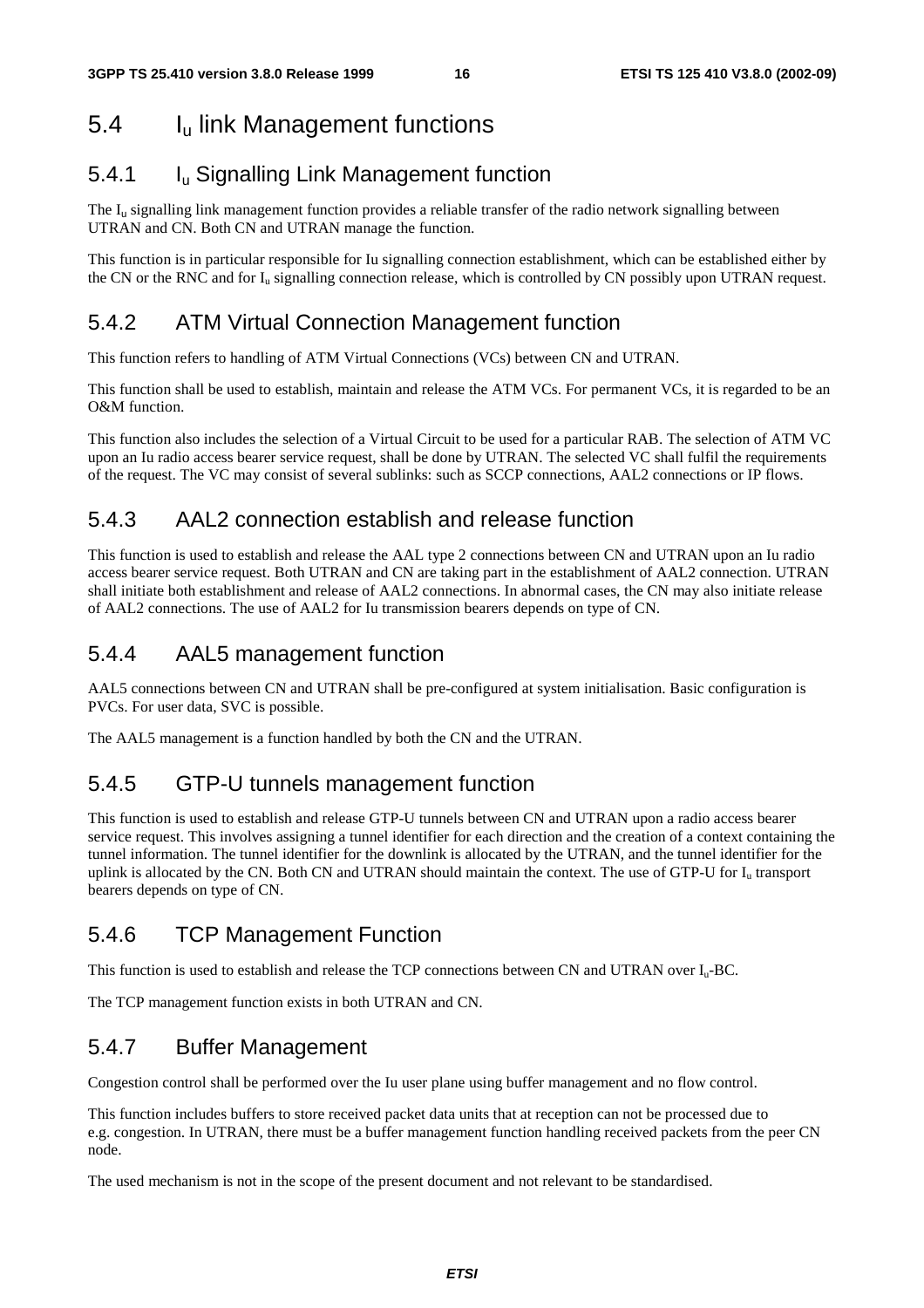Buffer management is a UTRAN function.

### 5.5 Iu U-plane (RNL) Management Functions

### 5.5.1 Iu U-plane frame protocol mode selection function

The  $I_{\rm u}$  UP in the Radio Network Layer provides modes of operation that can be activated on RAB basis. For a given RAB, the  $I_{\text{u}}$  UP operates either in a Transparent or in Support mode.  $I_{\text{u}}$  U-plane frame protocol mode is selected by the CN.

This function is a CN function.

### 5.5.2 Iu U-plane frame protocol initialisation

 $I<sub>u</sub>$  U-plane frame protocol is initialised by the UTRAN.

### 5.6 Mobility Management Functions

### 5.6.1 Location information update function

Some functionality within the CN, needs information about the present location of an active UE, i.e. a UE with established signalling connection. The Location information update function is used to transfer this information from the UTRAN to the CN. It is the UTRAN responsibility to send this information initially at the signalling connection establishment for a UE and at any change of the UE location as long as the signalling connection exists. For this function, the location information shall be at Location and Routing Area level.

### 5.6.2 Handover and Relocation functions

#### 5.6.2.1 Inter RNC hard HO function, Iur not used or not available

This functionality includes procedures for handover from one RNC to another RNC when Iur interface is not used or is not available, i.e. soft handover is not possible. The connection is switched in the CN, so both UTRAN and CN are involved. Both intra and inter CN entity cases are applicable. This functionality includes also the moving of the Serving RNS functionality from one RNC to another RNC.

#### 5.6.2.2 Serving RNS Relocation function

This functionality allows moving the Serving RNS functionality from one RNC to another RNC, e.g. closer to where the UE has moved during the communication. The Serving RNS Relocation procedure may be applied when active cell management functionality has created a suitable situation for it. Both UTRAN and CN are involved.

#### 5.6.2.3 Inter system Handover (e.g. UMTS-GSM) function

Inter system handover is performed when a mobile hands over between cells belonging to different systems such as GSM and UMTS. For intersystem handover between UMTS and GSM, the GSM procedures are used within the GSM network. Both UTRAN and CN are involved.

NOTE: The GSM BSSMAP procedures are outside the scope of the present document.

### 5.6.2A Inter System Change (e.g. UMTS-GSM) function

Inter system change is performed when a GPRS attached mobile moves from cells belonging to different systems such as GSM and UMTS. For intersystem change between UMTS and GSM, the GPRS procedures are used within the GPRS network. Both UTRAN and CN are involved.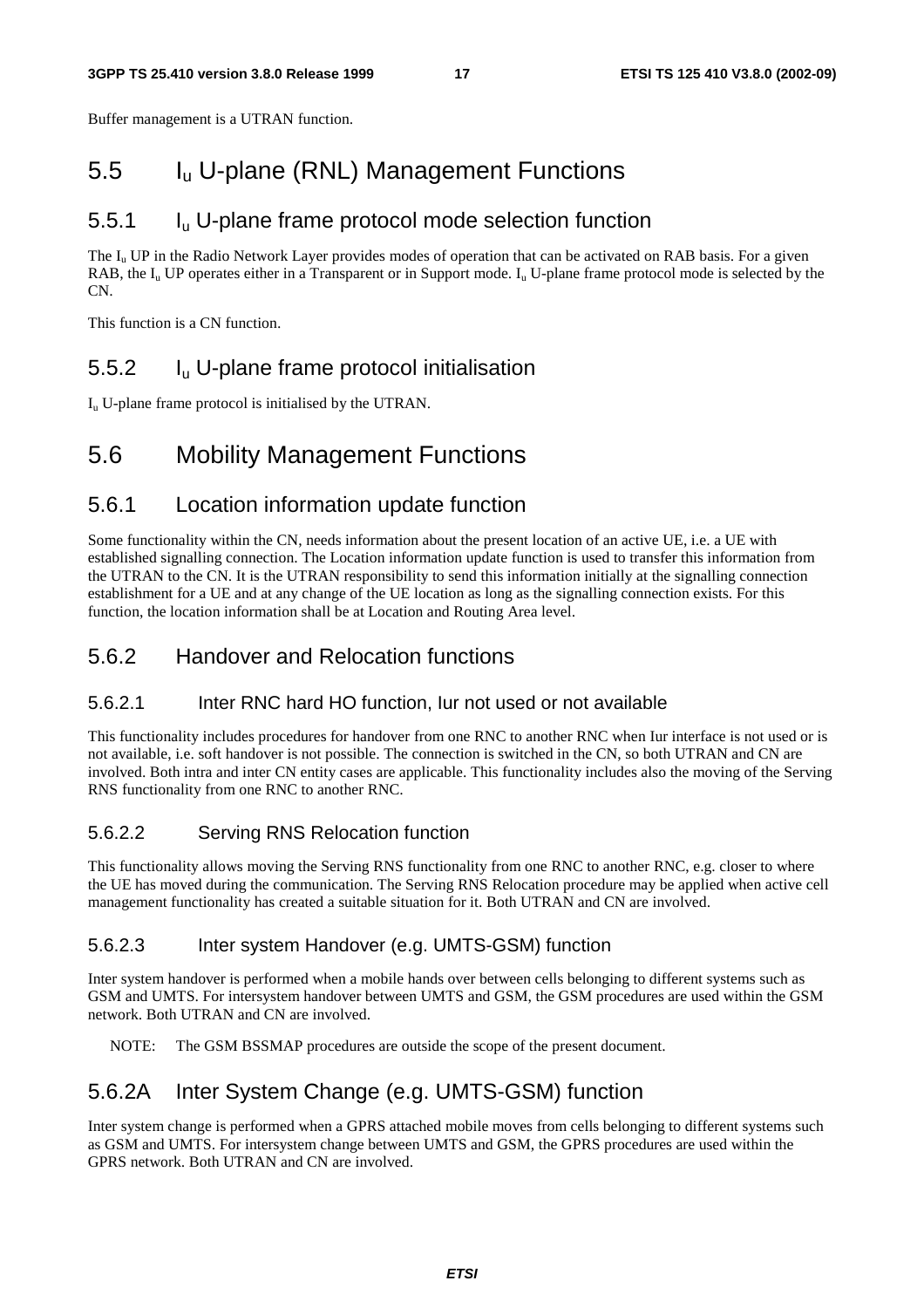### 5.6.3 Paging Triggering

The Core Network shall, when considered necessary, trigger the Location/Routing/RNC Area paging in the UTRAN system.

# 5.7 Security Functions

### 5.7.1 Data Confidentiality

#### 5.7.1.1 Radio interface ciphering function

The radio interface shall be ciphered upon request of the Core Network. Both Signalling and user data may be subject to ciphering. The ciphering shall be done within UTRAN.

#### 5.7.1.2 Ciphering key management function

The ciphering key and the permitted algorithm shall be supplied by the CN. UTRAN selects the used algorithm.

### 5.7.2 Data integrity

#### 5.7.2.1 Integrity checking

The purpose of the integrity check is to make sure that the signalling continues between the same elements as by authentication. The integrity check shall be done within the UTRAN.

#### 5.7.2.2 Integrity key management

The integrity key and the permitted algorithm shall be supplied by the CN. UTRAN selects the used algorithm.

### 5.8 Service and Network Access Functions

### 5.8.1 Core Network signalling data transfer function

The NAS CN signalling data such as Call Control (CC), Session Management (SM), Mobility Management (MM), Short Message Services Point to Point and Supplementary Services (SS) shall be transparently conveyed between the CN and the UE. Over the Iu interface, the same Iu interface channel that is used for the UTRAN-CN signalling shall be used.

### 5.8.2 Data Volume Reporting

The data volume reporting function is used to report the volume of unacknowledged data to the CN. The function shall be in the UTRAN and is triggered from the CN.

### 5.8.3 UE Tracing

This feature allows tracing of various events related to the UE and its activities. This is an O&M functionality.

### 5.8.4 Location reporting function

The positioning function performs the determination of the geographical position for an UE. The location reporting function transfers the positioning information between the UTRAN and the CN according to CN commands. This function involves UTRAN and CN.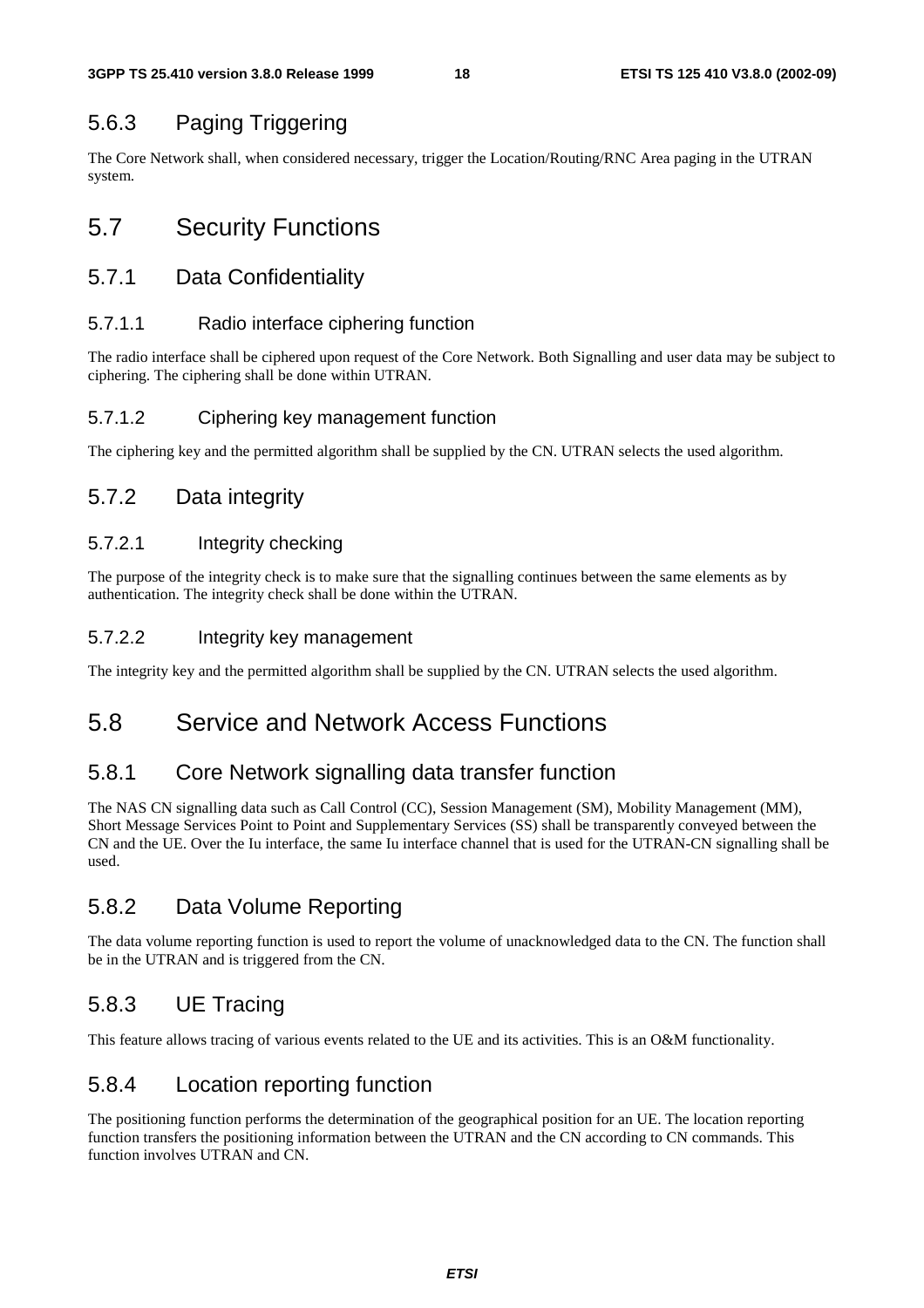# 5.9 Co-ordination Functions

### 5.9.1 Paging Co-ordination function

The two CN domain architecture implies need for a page co-ordination, i.e. handling of page triggered by one CN node when UE has a signalling connection to the other CN node. The paging co-ordination is performed by UTRAN and/or optionally by CN. The Common ID is used for UTRAN paging co-ordination. The CN provides the UTRAN with the Common ID.

The paging co-ordination is a UTRAN function. Optionally the paging co-ordination may be performed in the CN.

# 6 I<sub>u</sub> Interface Protocol Structure

### 6.1 General

The Radio Network signalling over Iu consists of the Radio Access Network Application Part (RANAP). The RANAP protocol consists of mechanisms to handle all procedures between the CN and UTRAN. It is also capable of conveying messages transparently between the CN and the UE without interpretation or processing by the UTRAN.

Over the  $I_u$  interface the RANAP protocol is, e.g. used for:

- Facilitate a set of general UTRAN procedures from the Core Network such as paging -notification as defined by the notification SAP in [3].
- Separate each User Equipment (UE) on the protocol level for mobile specific signalling management as defined by the dedicated SAP in [3].
- Transfer of transparent non-access signalling as defined in the dedicated SAP in [3].
- Request of various types of UTRAN Radio Access Bearers through the dedicated SAP in [3].
- Perform the SRNS Relocation function.

The Radio Access Bearers are provided by the Access Stratum.

Over Iu-BC, a datagram mechanism is used, so there is no clear separation of control and user planes, and the SABP protocol is used for data transfer and signalling.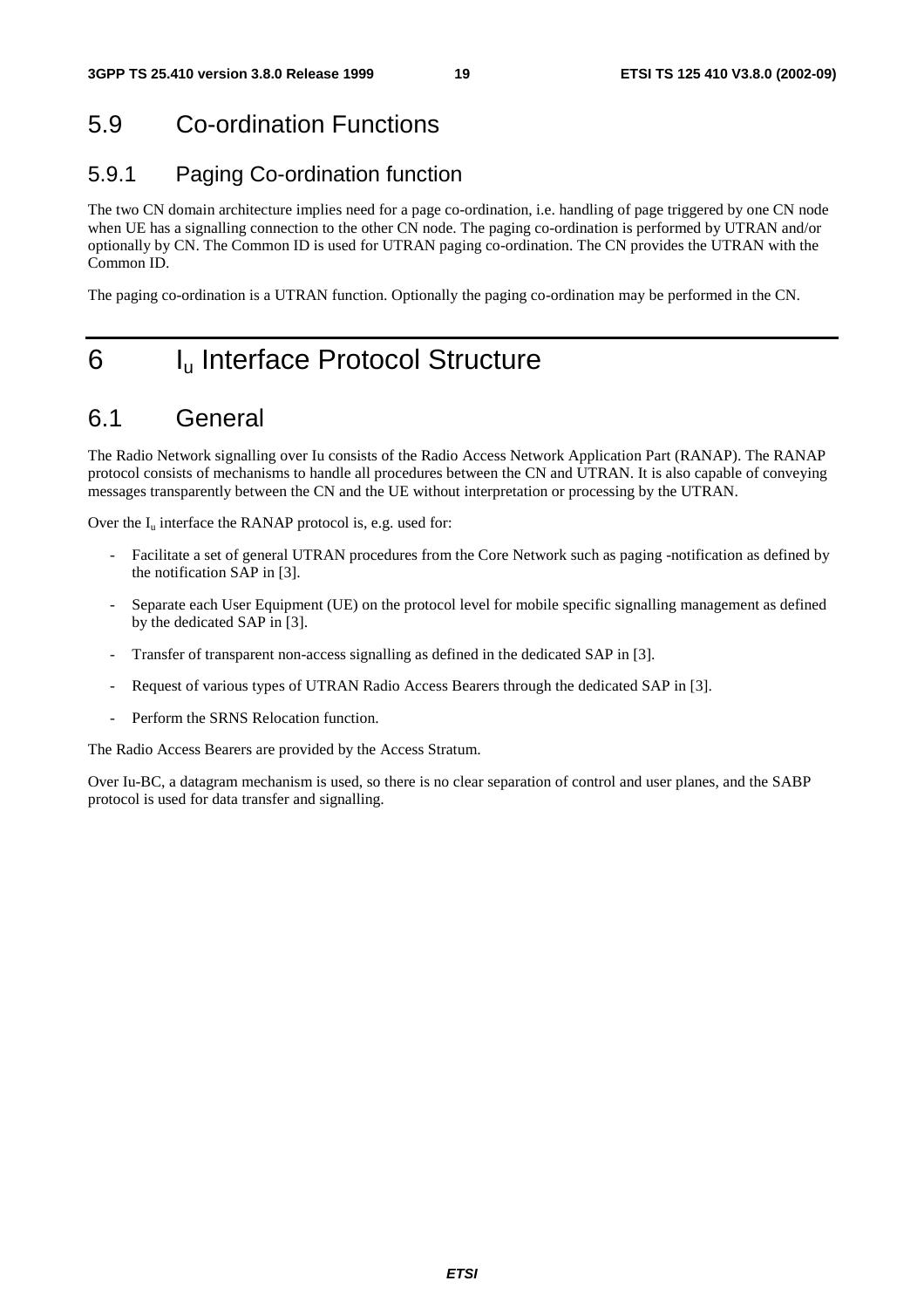# 6.2 Iu-CS

Figure 6.1 shows the protocol structure for  $I_u$ -CS, following the structure described in [1].

| Radio<br>Network<br>Layer     | <b>RANAP</b>               | Control Plane                                                           | <b>User Plane</b><br><b>Iu UP Protocol</b><br>Layer                                                                  |                                   |  |
|-------------------------------|----------------------------|-------------------------------------------------------------------------|----------------------------------------------------------------------------------------------------------------------|-----------------------------------|--|
| Transport<br>Network<br>Layer | Transport Network          | User   Plane<br><b>SCCP</b><br>MTP3b<br><b>SSCF-NNI</b><br><b>SSCOP</b> | <b>Transport Network</b><br><b>Control Plane</b><br>Q.2630.1<br>Q.2150.1<br>MTP3b<br><b>SSCF-NNI</b><br><b>SSCOP</b> | Transport Network<br>User   Plane |  |
|                               | AAL5<br>пI<br>$\mathbf{I}$ | AAL5<br><b>ATM</b><br>Physical Layer                                    | AAL <sub>2</sub><br>$\blacksquare$                                                                                   |                                   |  |

**Figure 6.1: Iu –Interface Protocol Structure towards CS Domain**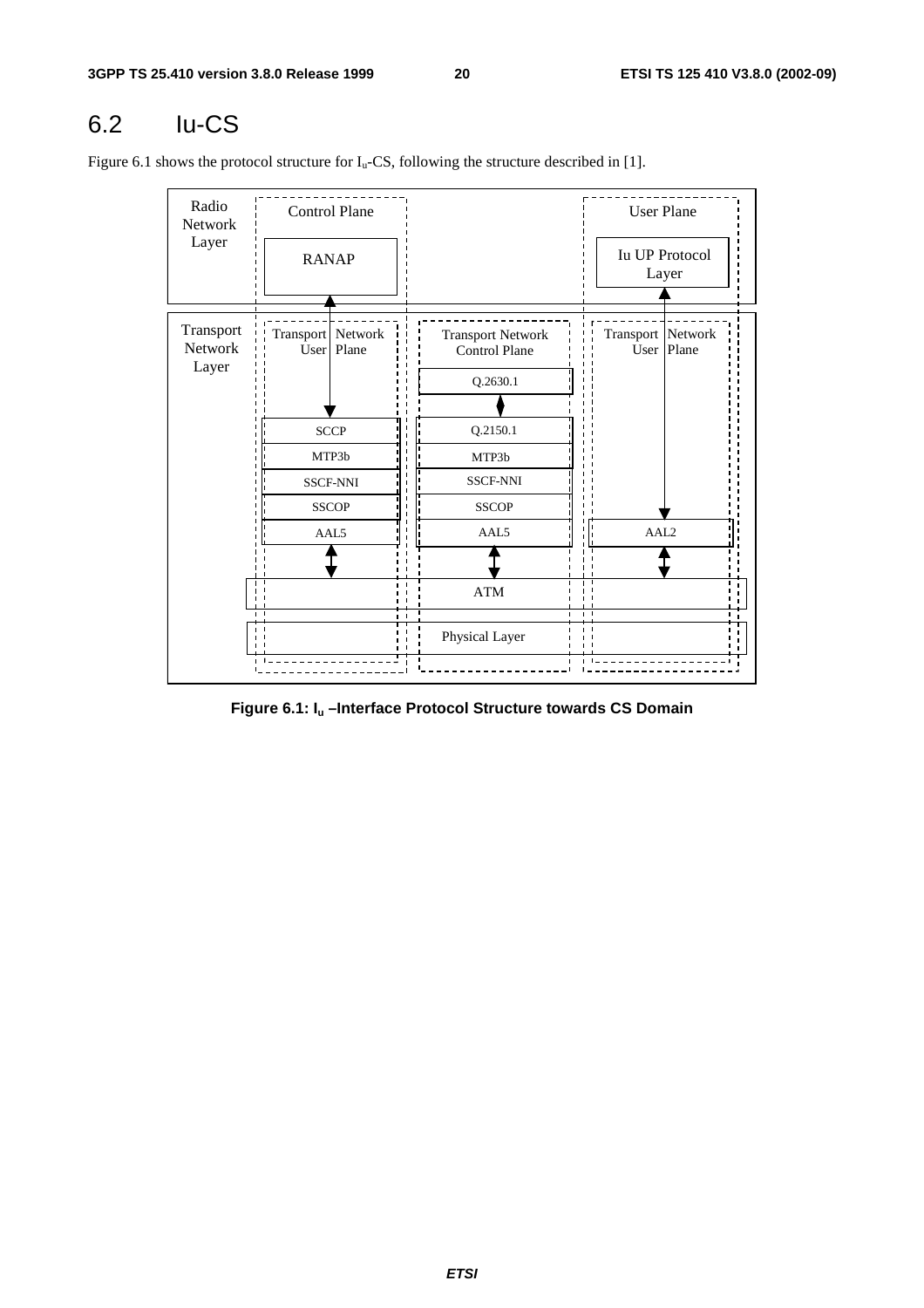# 6.3 Iu-BC

Figure 6.2 shows the protocol structure for the  $I_u$ -BC.



**Figure 6.2: Iu Interface Protocol Structure towards Broadcast Domain**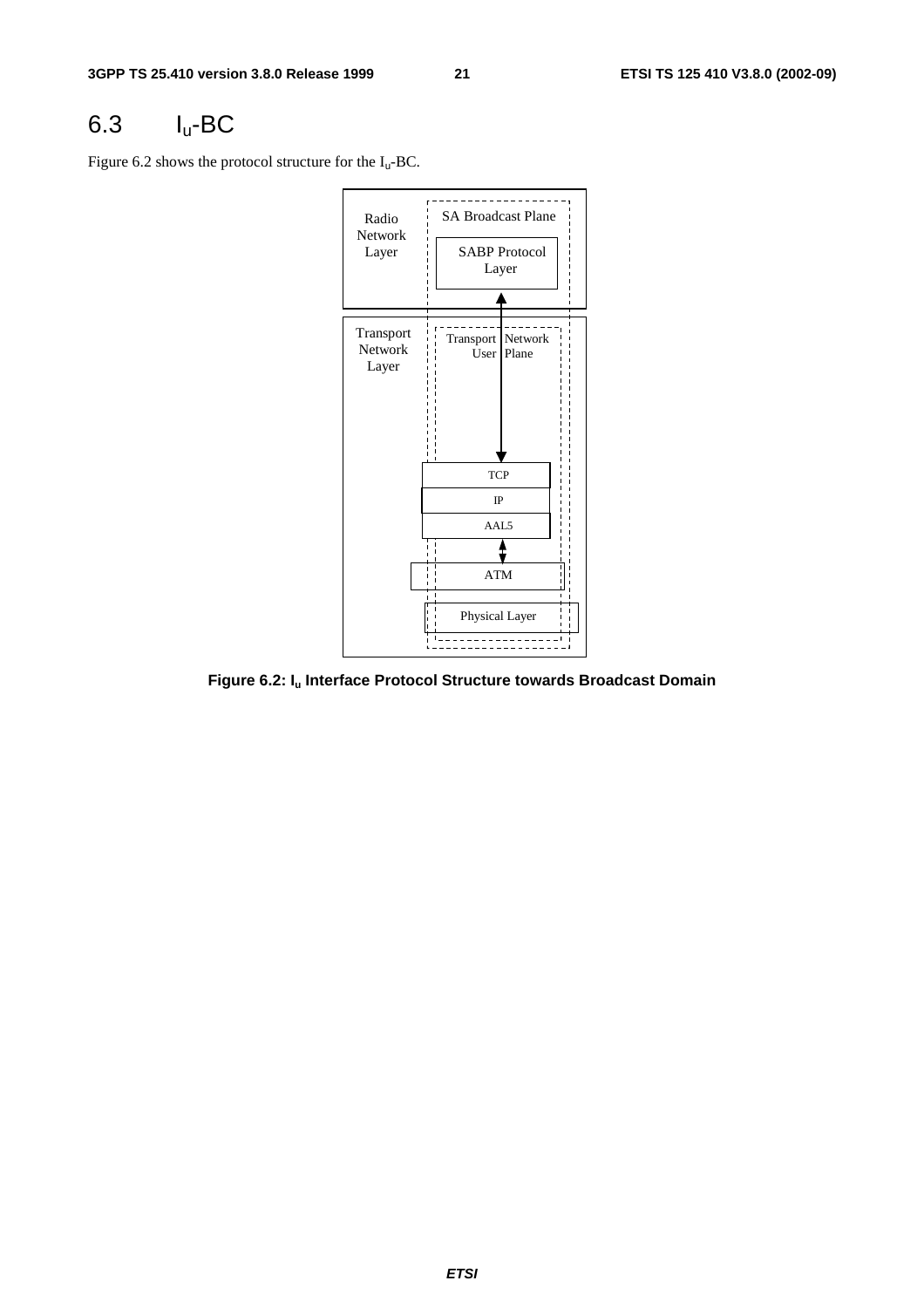# $6.4$  I<sub>u</sub>-PS

<u> - - - - - - - - - - -</u> Control Plane (User Plane Radio Network Iu UP Protocol Layer RANAP Layer Transport Transport Network Transport Network Transport Network Network User Plane Control Plane User Plane Layer **SCCP** M3UA MTP3-B GTP-U **SCTP** SSCF-NNI SSCF-NNI UDP IP **SSCOP** IP AAL5 AAL5 ATM ATM Physical Layer Physical Layer

Figure 6.3 shows the protocol structure for Iu-PS, following the structure described in [1].

Figure 6.3: I<sub>u</sub> Interface Protocol Structure towards PS Domain

# 7 Other I<sub>u</sub> Interface Specifications

# 7.1 UTRAN I<sub>u</sub> Interface: Layer 1 (3GPP TS 25.411)

3GPP TS 25.411 [4] specifies the range of physical layer technologies that may be used to support the Iu interface.

# 7.2 UTRAN Iu Interface: Signalling Transport (3GPP TS 25.412)

3GPP TS 25.412 [5] specifies the signalling bearers for the RANAP and transport network control plane protocols for both Iu-PS and Iu-CS.

### 7.3 UTRAN Iu Interface: RANAP Specification (3GPP TS 25.413)

3GPP TS 25.413 [6] specifies the RANAP protocol for radio network control plane signalling over the Iu interface.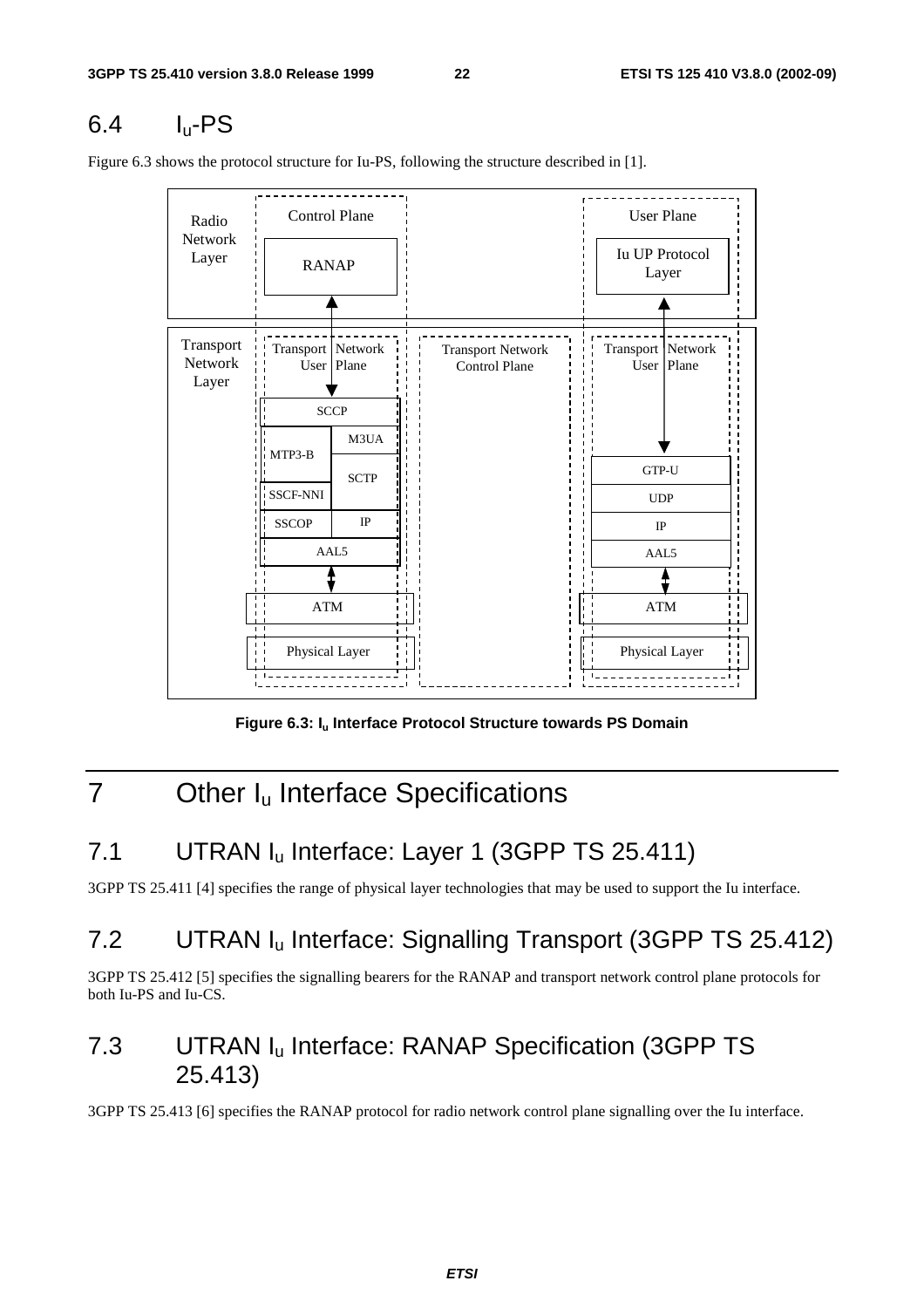### 7.4 UTRAN I<sub>u</sub> Interface: Data Transport and Transport Signalling (3GPP TS 25.414)

3GPP TS 25.414 [7] specifies the transport bearers for the user plane of the Iu interface. It also specifies the protocol used to control these transport bearers.

### 7.5 UTRAN I<sub>u</sub> Interface: CN-UTRAN User Plane Protocol (3GPP TS 25.415)

3GPP TS 25.415 [8] specifies the user plane frame handling protocol for the Iu interface.

### 7.6 UTRAN Iu Interface: Service Area Broadcast Protocol SABP (3GPP TS 25.419)

3GPP TS 25.419 [14] specifies the communication requirements over the Iu interface towards the BC domain.

## 7.7 Summary

The present document, 3GPP TS 25.410, specifies the general aspects and principles of the  $I_u$  interface as a whole.

The relationship between the other technical specifications that define the UTRAN Iu interface is shown in figure 7.1.



**Figure 7.1: Summary of Iu Interface Specification Structure**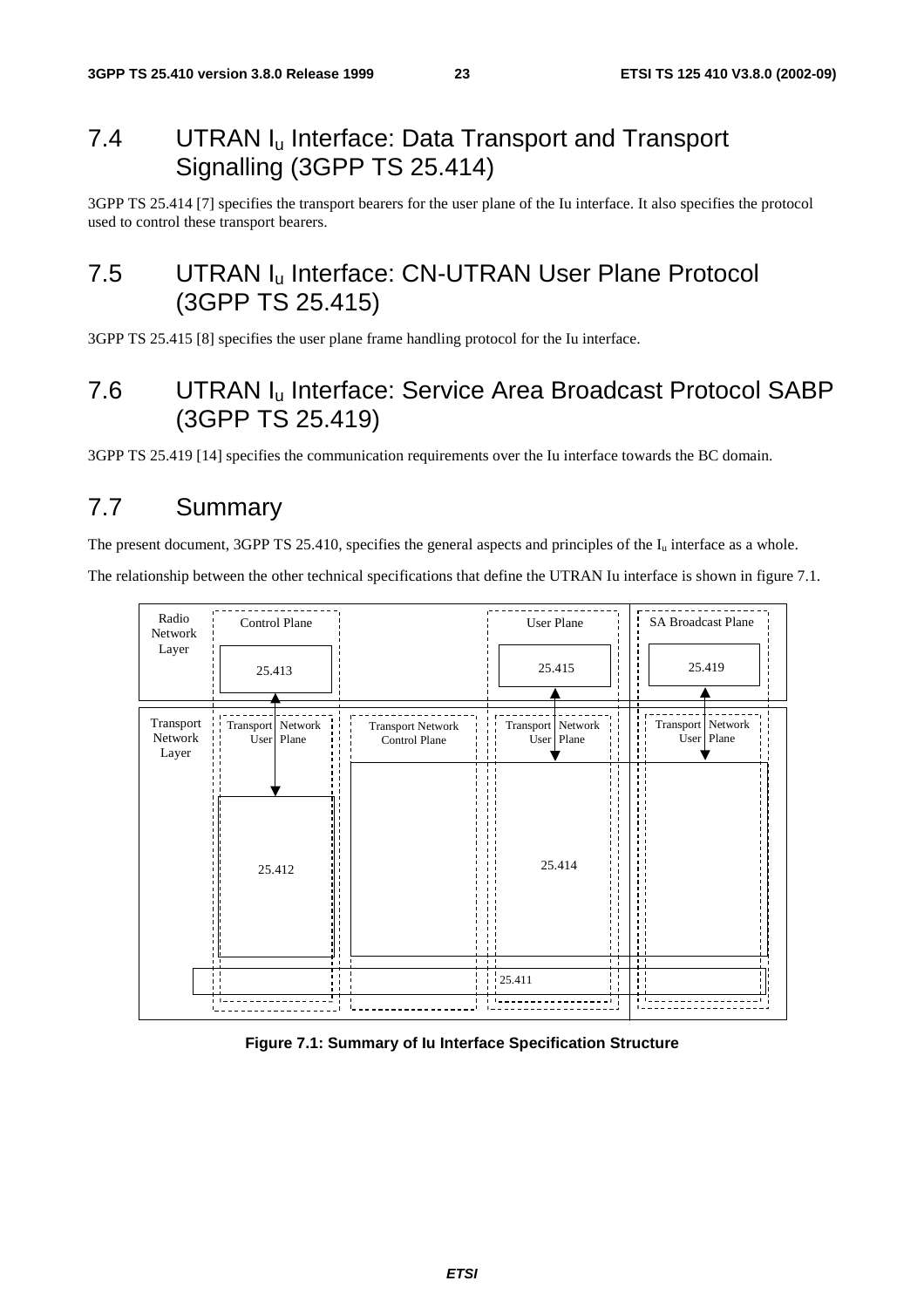# Annex A (informative): Change history

| <b>Change history</b> |         |                          |           |                |                                                                               |
|-----------------------|---------|--------------------------|-----------|----------------|-------------------------------------------------------------------------------|
| <b>TSG RAN#</b>       | Version | CR.                      | Tdoc RAN  | New<br>Version | Subject/Comment                                                               |
| <b>RAN 05</b>         |         | ÷                        |           | 3.0.0          | Approved at TSG RAN #5 and placed under Change Control                        |
| <b>RAN 06</b>         | 3.0.0   | $\overline{\phantom{a}}$ |           | 3.1.0          | Approved at TSG RAN #6 and placed under Change Control                        |
| <b>RAN 07</b>         | 3.1.0   | $\overline{\phantom{a}}$ |           | 3.2.0          | Approved at TSG RAN #7                                                        |
| <b>RAN 10</b>         | 3.2.0   | 005<br>007<br>008        | RP-000609 | 3.3.0          | Approved at TSG RAN #10                                                       |
| <b>RAN 12</b>         | 3.3.0   | 017                      | RP-010372 | 3.4.0          | Approved at TSG RAN #12                                                       |
| <b>RAN 13</b>         | 3.4.0   | 019                      | RP-010577 | 3.5.0          | Intersystem Change clarifications                                             |
| <b>RAN 14</b>         | 3.5.0   | 023                      | RP-010847 | 3.6.0          | SS7 point codes over lu-cs                                                    |
| <b>RAN 14</b>         | 3.5.0   | 025                      | RP-010847 | 3.6.0          | Iu-BC Connectivity CRx on TS 25.410 v3.5.0                                    |
| <b>RAN 14</b>         | 3.5.0   | 027                      | RP-010847 | 3.6.0          | SCCP Connection Release Initiated by RNC in Abnormal case                     |
| <b>RAN 14</b>         | 3.5.0   | 030                      | RP-010847 | 3.6.0          | Addition of "Specification Notations" Section                                 |
| <b>RAN 16</b>         | 3.6.0   | 037                      | RP-020405 | 3.7.0          | Correction to TNL release                                                     |
| <b>RAN 17</b>         | 3.7.0   | 040                      | RP-020599 | 3.8.0          | Inclusion of RANAP message in RNC initiated SCCP<br><b>Connection Request</b> |